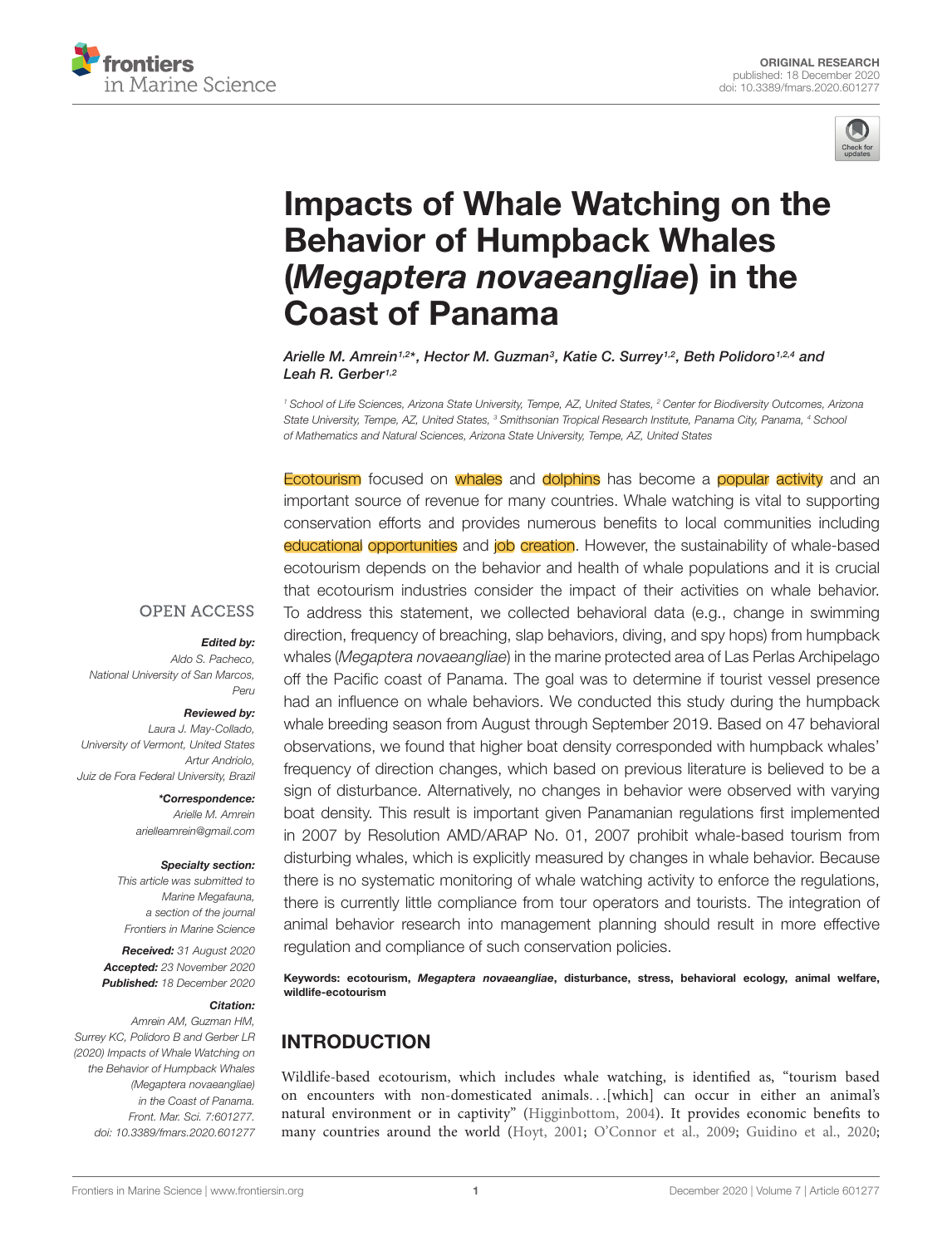[Wiener et al.,](#page-12-0) [2020\)](#page-12-0) and has increased drastically in popularity over the past 50 years. Globally, over 13 million tourists take trips to view cetaceans each year, generating over \$2 billion US dollars in revenue across 119 countries [\(Hoyt and Hvenegaard,](#page-11-3) [2002;](#page-11-3) [O'Connor et al.,](#page-11-2) [2009;](#page-11-2) [Stoeckl et al.,](#page-12-1) [2010;](#page-12-1) [Guidino](#page-10-0) [et al.,](#page-10-0) [2020;](#page-10-0) [Wiener et al.,](#page-12-0) [2020\)](#page-12-0). Whale watching industries are rapidly growing in developing countries such as Cambodia, Laos, Nicaragua, and Panama [\(Hoyt,](#page-11-1) [2001;](#page-11-1) [O'Connor et al.,](#page-11-2) [2009\)](#page-11-2). While ecotourism activities have many economical, educational, and ecological benefits relating to conservation, there have been many published studies that conversely question the benefits of this form of ecotourism, proposing that these activities may be harming the wildlife involved [\(Parsons,](#page-11-4) [2012;](#page-11-4) [Leslie et al.,](#page-11-5) [2015;](#page-11-5) [Larson et al.,](#page-11-6) [2016\)](#page-11-6). Therefore, these activities deserve a higher level of scrutiny and monitoring to ensure their ongoing sustainability and economic, community, educational, etc., contributions [\(Stamation et al.,](#page-12-2) [2007;](#page-12-2) [The International](#page-12-3) [Ecotourism Society,](#page-12-3) [2015\)](#page-12-3).

The main contribution of whale watching is that it provides a stable financial alternative to the traditionally consumptive use of whales through hunting or "whaling." The growing influx of tourists coming to watch whales provides the revenue required to support local communities and cultures while simultaneously supporting whale conservation efforts [\(Wearing](#page-12-4) [et al.,](#page-12-4) [2014\)](#page-12-4). Whale watching focused on humpback whales (Megaptera novaeangliae) was also found to be effective in encouraging natural resource protection and patronization of local businesses, especially when tour guides take care to disseminate conservation messages to tourists [\(Peake et al.,](#page-11-7) [2009\)](#page-11-7). In addition, through specific platforms such as whale watching, the public has the opportunity to come in contact with often endangered or threatened wildlife and learn about conservation efforts [\(García-Cegarra and Pacheco,](#page-10-1) [2017\)](#page-10-1). This practice falls under "responsible" whale watching guidelines, which is defined as an environmental and economical use of whales that is sustainable, promotes whale conservation, and education while simultaneously supporting local communities [\(O'Connor et al.,](#page-11-2) [2009\)](#page-11-2). This is especially relevant given that the rapid urbanization of society is prompting people to desire opportunities to "reconnect" themselves with nature [\(Curtin and Kragh,](#page-10-2) [2014\)](#page-10-2).

The growing popularity of this industry also has drawbacks especially in developing countries, where regulatory frameworks are often lacking leading to a higher likelihood that animal welfare and safety regulations will be ignored [\(Sitar et al.,](#page-12-5) [2016;](#page-12-5) [Kassamali-Fox et al.,](#page-11-8) [2020\)](#page-11-8). Tour boat operators may intentionally or inadvertently utilize locations that experience little enforcement or actively violate the rules of responsible whale watching in the desire to attract more clients, ultimately leading to detrimental impacts on whale welfare [\(Corbelli,](#page-10-3) [2006;](#page-10-3) [Parsons,](#page-11-4) [2012;](#page-11-4) [Kessler and Harcourt,](#page-11-9) [2013;](#page-11-9) [Sitar et al.,](#page-12-5) [2016\)](#page-12-5). Accordingly, the International Whaling Commission (IWC) established measures to protect whales and published guidelines for responsible whale watching in 1997 [\(International Whaling](#page-11-10) [Commission,](#page-11-10) [1997\)](#page-11-10). Unfortunately, with little enforcement in some countries, there are still high levels of detrimental whale interactions with non-consumptive whale-watching vessels [\(Parsons,](#page-11-4) [2012\)](#page-11-4).

During encounters when high numbers of vessels are present, whales will often exhibit a high frequency of behavioral shifts, such as direction changes, which are reflective of avoidance tactics employed when whales encounter predators [\(Frid and Dill,](#page-10-4) [2002;](#page-10-4) [Williams et al.,](#page-12-6) [2002\)](#page-12-6). These behaviors, combined with the highspeeds and unpredictable approach angles often displayed by vessels, greatly increase the risk of collision [\(Guzman et al.,](#page-11-11) [2013\)](#page-11-11). In addition, whales must expend extra energy to avoid boats, while decreasing the occurrence of necessary survival activities (e.g., nursing, foraging, and reproduction; [Morete et al.,](#page-11-12) [2007;](#page-11-12) [Stamation et al.,](#page-12-7) [2010;](#page-12-7) [Schaffar et al.,](#page-11-13) [2013;](#page-11-13) [Fournet et al.,](#page-10-5) [2018;](#page-10-5) [Fiori et al.,](#page-10-6) [2019\)](#page-10-6). This is especially true in breeding areas that are primarily frequented by mother and calf groups because they are more susceptible to whale watching disturbances [\(Morete et al.,](#page-11-12) [2007;](#page-11-12) [García-Cegarra et al.,](#page-10-7) [2019\)](#page-10-7). One study suggested that long-term disruption of routine behaviors caused by high levels of negative boat and whale interactions could have lasting reproductive impacts on humpback whale populations [\(Braithwaite et al.,](#page-10-8) [2015\)](#page-10-8), while others highlight potential impacts due to the inability for whales to effectively communicate due to "acoustic masking" from loud boat sounds [\(Rossi-Santos,](#page-11-14) [2016;](#page-11-14) [Erbe et al.,](#page-10-9) [2018,](#page-10-9) p. 290). This could result in reduced success when finding a mate in breeding areas, locating food in feeding areas, and further expended energy to increase call volume or duration [\(Foote et al.,](#page-10-10) [2004;](#page-10-10) [Fournet et al.,](#page-10-5) [2018;](#page-10-5) [Putland et al.,](#page-11-15) [2018\)](#page-11-15).

Given these issues and mediating factors, the marine and coastal areas of Panama are ideal locations for observing the whale–vessel interactions and potential repercussions. Panama is a popular tourist destination due to the presence of the Panama Canal, which only serves to increase daily levels of vessel traffic through its service as an important commercial trade route. Humpback whales from the southeast Pacific population migrate from their feeding grounds in Chile and Antarctica to the tropical areas along the Pacific coasts of Central America for the breeding season [\(Rasmussen et al.,](#page-11-16) [2007;](#page-11-16) [Acevedo et al.,](#page-10-11) [2017\)](#page-10-11). The season extends from June to October, and sometimes December, with peaks in August and September [\(Guzman et al.,](#page-11-17) [2015\)](#page-11-17). The humpback whale population of this archipelago is estimated to be around 1,000 individuals, with about 25–50 calves born annually [\(Guzman et al.,](#page-11-17) [2015\)](#page-11-17). This population of humpback whales is identified as Breeding Stock G [\(International Whaling](#page-11-18) [Commission,](#page-11-18) [1998\)](#page-11-18), which is one of the seven "stocks" inhabiting oceans in the southern hemisphere. This specific population undertakes one of the longest migration distances [\(Stone et al.,](#page-12-8) [1990;](#page-12-8) [Acevedo et al.,](#page-10-11) [2017\)](#page-10-11) of more than 16,000 km roundtrip from the feeding grounds to the breeding grounds [\(Rasmussen](#page-11-16) [et al.,](#page-11-16) [2007;](#page-11-16) [Félix and Guzmán,](#page-10-12) [2014;](#page-10-12) [De Weerdt et al.,](#page-10-13) [2020\)](#page-10-13), with the entire stock swimming along 9,000 km of coastline [\(Félix](#page-10-14) [et al.,](#page-10-14) [2011\)](#page-10-14). Female and calf pairs tend to remain closer to shore [\(Glockner and Venus,](#page-10-15) [1983;](#page-10-15) [Bruce et al.,](#page-10-16) [2014;](#page-10-16) [Oña et al.,](#page-11-19) [2017\)](#page-11-19) while adults prefer more direct routes in deeper waters [\(Félix and](#page-10-17) [Haase,](#page-10-17) [2005;](#page-10-17) [Rasmussen et al.,](#page-11-20) [2012;](#page-11-20) [Félix and Guzmán,](#page-10-12) [2014;](#page-10-12) [Guzman and Félix,](#page-11-21) [2017\)](#page-11-21). Mother–calf pair preference for coastal waters poses higher risks of vessel collision and entanglement in gillnets, as fishermen and commercial ships share these waters [\(Félix and Guzmán,](#page-10-12) [2014\)](#page-10-12). Although whales are migratory for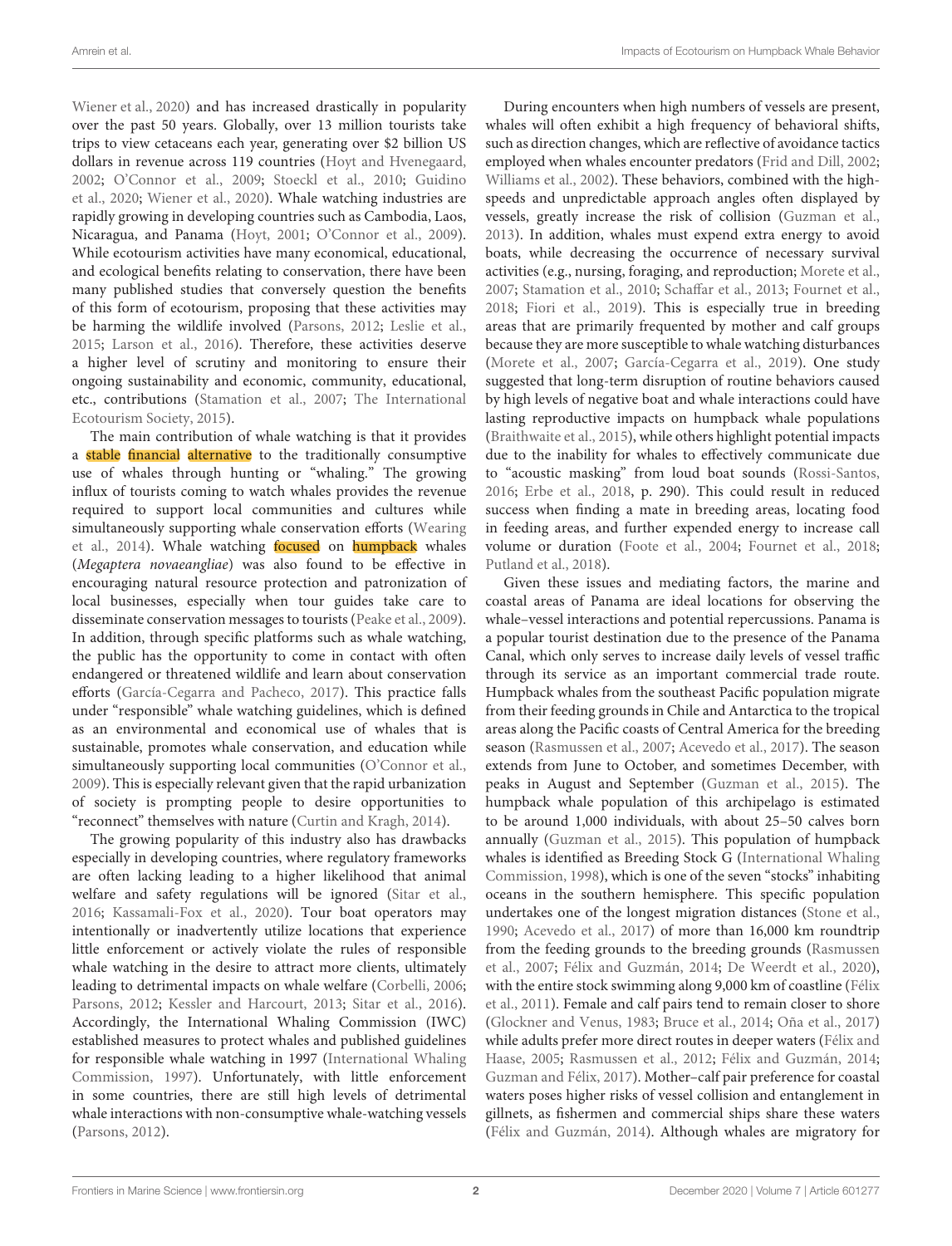the majority of the year, they congregate in waters less than 200 m deep for their annual breeding season. Hence, the shallow waters of the Pacific of Panama are ideal for mother humpback whales giving birth, due to the lack of competitive males pursuing the females, ocean turbulence, and predators [\(Flórez-González](#page-10-18) [et al.,](#page-10-18) [1994;](#page-10-18) [Corkeron and Connor,](#page-10-19) [1999;](#page-10-19) [Darling and Nicklin,](#page-10-20) [2002;](#page-10-20) [Cartwright and Sullivan,](#page-10-21) [2009;](#page-10-21) [Craig et al.,](#page-10-22) [2014;](#page-10-22) [Pitman](#page-11-22) [et al.,](#page-11-22) [2015\)](#page-11-22). The objective of this study is to determine if tour boat number and mode of approach to whales elicit changes in their behavior frequencies in the Las Perlas Archipelago in Panama. We hypothesize that whales will decrease the frequency of certain behaviors as indicators of disturbance when boat presence increases and when boat captains are not complying with regulations.

## MATERIALS AND METHODS

### Study Site

This study was conducted in the Las Perlas Archipelago (8.41◦N, 79.02◦W) in the Gulf of Panama, which lies about 60 km southeast of Panama City (**[Figure 1](#page-3-0)**). The archipelago comprises 250 basaltic rock islands and islets spread over 1,688 km, making it the fourth-largest coastal marine protected area of Panama (ADM/ARAP No. 1 from 13 February 2007; [Guzman](#page-11-23) [et al.,](#page-11-23) [2008\)](#page-11-23). We recorded behavioral responses of humpback whales in the Las Perlas Archipelago between 18 August and 6 September 2019, with observational sessions consisting of both land-based and boat-based visual behavioral studies, from a lookout point on Contadora Island (the largest inhabited island) and a ∼9.75 m whale-watching vessel, respectively. 720 total minutes were recorded, with 135 min from land-based surveys and 585 min from boat-based surveys, throughout the 16 days of research. Our boat, unlike other boats, took extreme precautions to minimize our potential disturbance to the whales by following the mandated regulations such as keeping a 250 m distance, having a certified boat operator with a permit for commercial operations, and limiting observation times to 30 min per group.

Data were collected using a whale group-follow protocol, as the presence of competitive groups (i.e., a female surrounded by one or several males displaying active behaviors, such as breaching, striking, charging, and trumpeting), made it difficult to follow specific individuals [\(Mann,](#page-11-24) [1999\)](#page-11-24). Therefore, a focal follow method was used. Variables in the data included four group types (e.g., competitive, mother–calf pair and escort, pair, and lone whale), group size, behaviors (see **[Table 1](#page-4-0)**), Global Positioning System (GPS) coordinates, whale direction changes, and the number of boats within approximately 300 m of the whales. The distance was visually measured for both boat and land surveys by the researcher using Chapera island as a referential point. We then estimated how far the whale was between the boat or Contadora (the lookout point) and Chapera. Diving behavior was measured by the number of fluke dives that occurred within 15 min by a focal whale (including adults and calves). Other recorded variables were measured to characterize the environmental conditions during the survey which included the Beaufort wind scale and cloud cover [\(Spencer et al.,](#page-12-9) [2006\)](#page-12-9).

# Description of Group Types

A mother and calf pair consisted of a large whale (assumed to be the mother) together with a small individual one-third the length of the adult, the calf [\(Chittleborough,](#page-10-23) [1958;](#page-10-23) [Cartwright](#page-10-21) [and Sullivan,](#page-10-21) [2009\)](#page-10-21). A lone whale was a single individual traveling without any other individuals observed within 50 m, while pairs contained two adult whales traveling in the same direction. Meanwhile, whales were considered a group (or "pod") if three or more individuals were moving in the same direction and less than 50 m from each other. These groups were considered competitive if three or more adult humpback whales were within 50 m of each other, exhibiting high energy behavior. The composition of these groups usually consisted of a single female (with or without calf), with one or more males that are showing a high frequency of surface behavior and physical contact with each other [\(Herman et al.,](#page-11-25) [2007\)](#page-11-25).

## Behavior Frequency

During boat-based surveys, observation began once humpback whales were spotted within 300 m of the research vessel, which gave a clear view for researchers to collect data. Land-based study sessions began once a whale was spotted within approximately 3 miles (4.8 km) of the lookout point given the increased visibility and the use of Outland X 10x42 binoculars. For both land and boat surveys, once whales were spotted, one researcher tracked the GPS coordination and direction change of humpback whales. The GPS coordinates were subjectively estimated by the researcher judging the whale's distance between the two islands of Contadora (the lookout point) and the island of Chapera in viewpoint of the land-based studies. Researchers pinpointed the estimated location of the whale on the device's map using a mobile device's GPS application and recorded the coordinates. A change in direction was visually measured by considering the location and forward positioning of whales when surfacing. If the whale group surfaced in a different location and in a different facing direction than their original position, it indicated a direction change. The second researcher tracked all 15 behaviors from **[Table 1](#page-4-0)** as well as group type, group size, Beaufort wind scale, number of boats, and cloud cover. If more than one group was spotted during a study session, the group closest to the observer was tracked. Studies occurred in good weather conditions (Beaufort wind scale  $\lt$  5) but were obstructed in severe weather conditions (Beaufort scale > 5; Cloud cover  $= 100\%$ ), if whale sightings were lost, or if the whale group split during the observation session. If a whale or pod were spotted, then every 15 min, observations of weather conditions, and a scan of behaviors (e.g., scan sample) were conducted and then recorded. We did not record the frequency of behaviors that occurred continuously over 15 min.

While counting the number of vessels, boats were only included in a session if it was observed to be clearly following the humpback whale group and if they were within 300 m of the whale. Observation sessions that included zero boats present were considered controls. Since the lack of boat presence served as the control variable, these observations could only be conducted during land-based studies to avoid inadvertent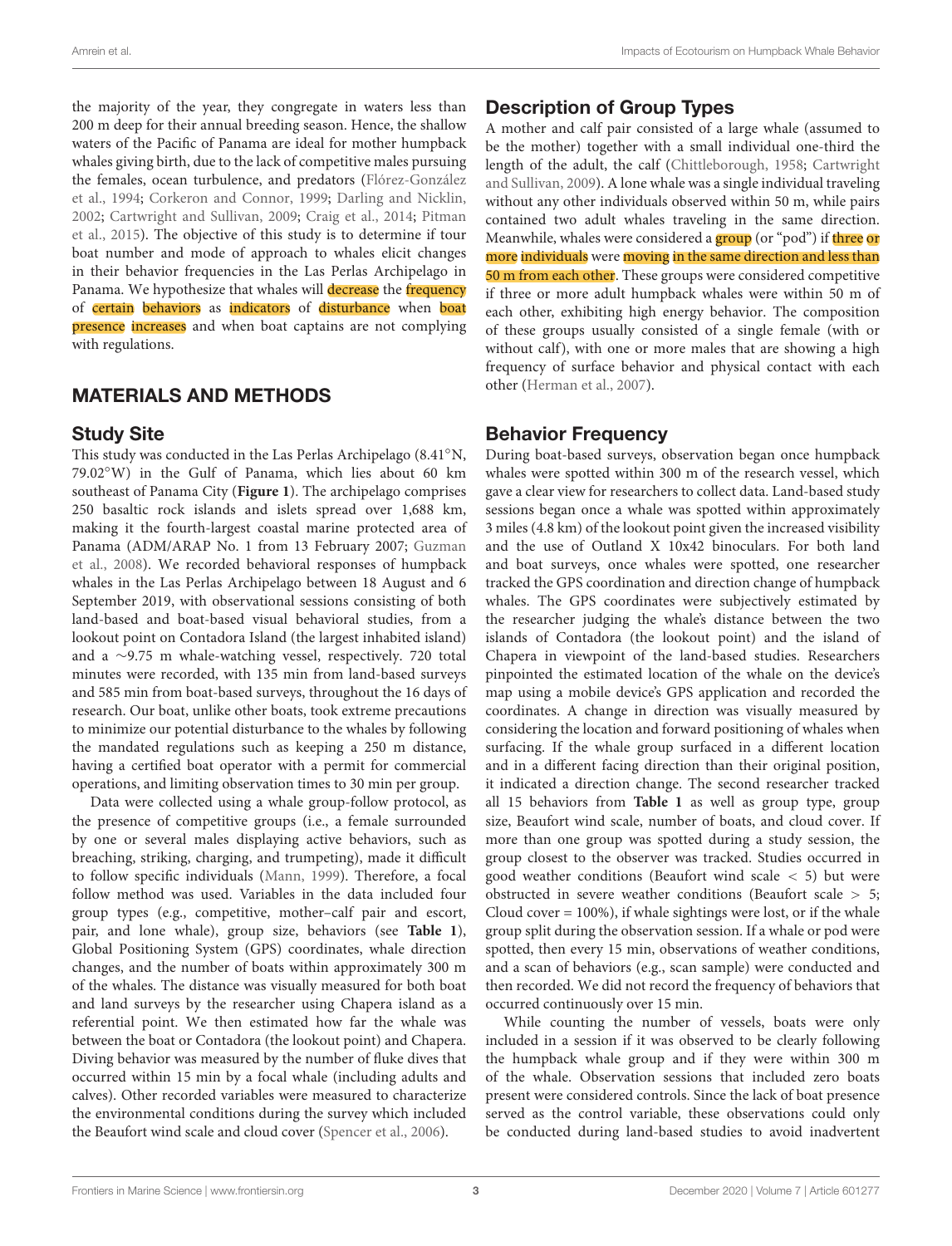

<span id="page-3-0"></span>FIGURE 1 | Map showing the study area in Las Perlas archipelago in Panama. The solid lines indicate the limits of the protected area. The shaded area is the core of the fieldwork and data collection, but qualitative observations extended to the outer areas.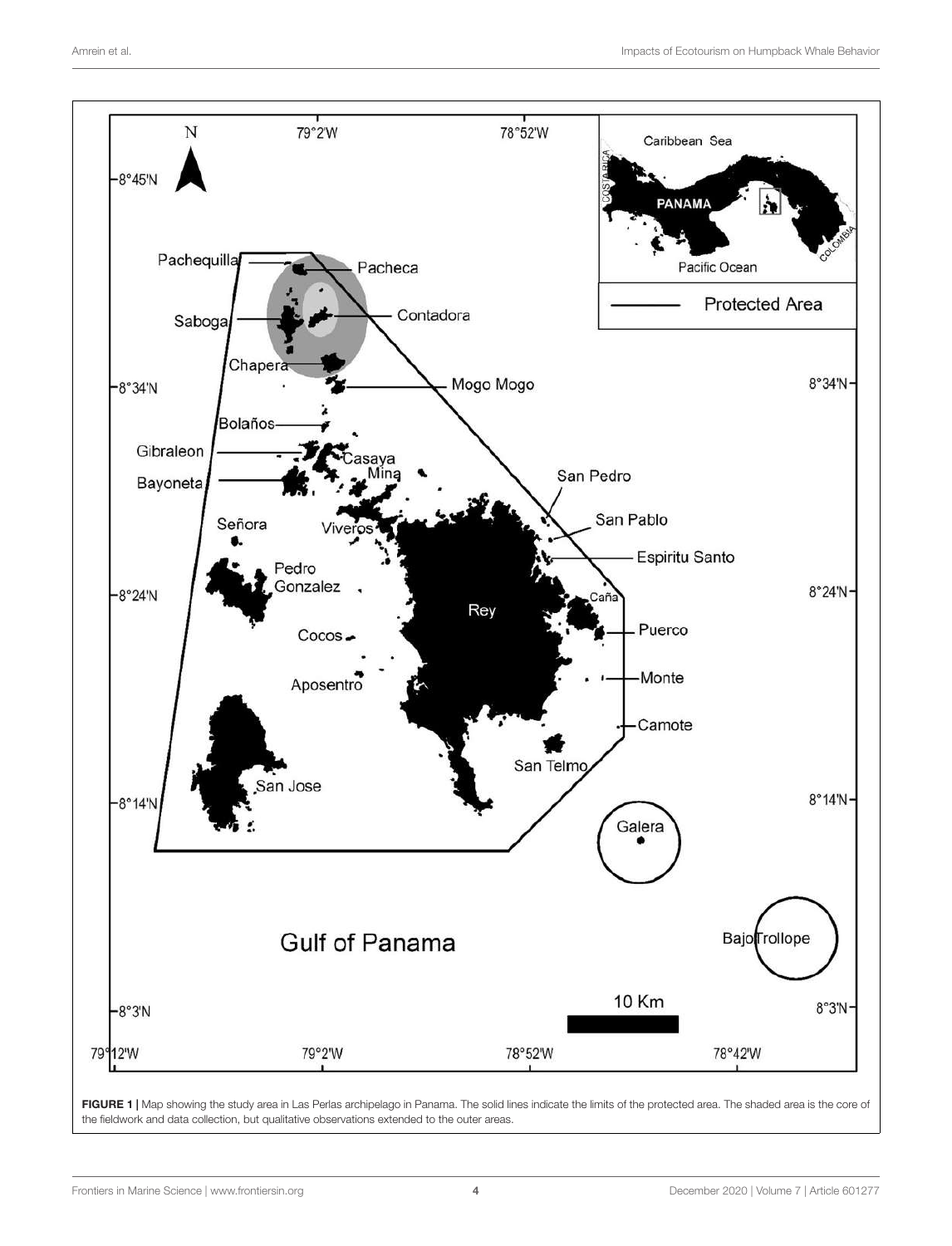#### <span id="page-4-0"></span>TABLE 1 | Description of behavior categories for humpback whale behaviors

(based on descriptions by: [Glockner-Ferrari and Ferrari](#page-10-24) [\(1984\)](#page-10-24) and [Gabriele](#page-10-25) [\(1992\)](#page-10-25) (adapted from [Bauer,](#page-10-26) [1986;](#page-10-26) [Helweg,](#page-11-26) [1989;](#page-11-26) [Corkeron,](#page-10-27) [1995;](#page-10-27) [Darling and Nicklin,](#page-10-20) [2002\)](#page-10-20).

| <b>Behavior name</b>         | <b>Description</b>                                                                                |  |
|------------------------------|---------------------------------------------------------------------------------------------------|--|
| <b>Breach</b>                | Whale leaps out of the water, spinning in the air before<br>re-entering                           |  |
| *Tail-Up Dive                | Whale lifts tail out of the water and attains a vertical angle<br>for deep dives                  |  |
| Peduncle Arch                | Whale arches its back showing the dorsal fin that usually<br>occurs after they surface to breathe |  |
| <b>Head Raise/Spy</b><br>Hop | Raises head vertically out of the water while stationary,<br>flippers outstretched                |  |
| *Pectoral Fin Slap           | Slaps flipper down onto the surface of the water                                                  |  |
| *Tail Slap                   | Raises flukes out of the water and slaps them on the<br>surface                                   |  |
| *Side Fluke                  | Swimming on one side with one fluke extending above the<br>surface                                |  |
| *Head Slap                   | Jumps out of the water and hits the ventral side of head<br>forcefully on surface                 |  |
| *Chase/Charge                | Lunges at another whale, often bubble-streaming                                                   |  |
| *Strike                      | Intentionally hits another whale with fluke extending above<br>the surface                        |  |
| Collide                      | Whales collide, appears to be intentional                                                         |  |
| Trumpet                      | Extended low-trumpet or "foghorn-like" sound from the<br>blowhole                                 |  |
| Singing                      | An extended high-pitched sound made by male humpback<br>whales                                    |  |
| Resting                      | Motionless movement in which whale stays in one place                                             |  |
| *Avoidance                   | The rapid change in direction to avoid a potential threat                                         |  |

\* indicates behaviors which are characteristic of avoidance or stress.

effects from the research vessel. Many behavioral events, such as singing, trumpeting, side flukes, and colliding, were omitted from the study given their low or absent sample sizes. Others were combined into a single category because of low individual incidence. For example, head slaps, tail slaps, and pectoral fin slaps were all combined into "slap behaviors."

### Statistical Analysis

We used a Chi-squared goodness of fit test to measure the influence of boat density on whale behavior. We used this method due to its established ability to test the relationship between behaviors and boat presence [\(Bagdonavicius and Nikulin,](#page-10-28) [2011\)](#page-10-28). To normalize the data, we proportionally measured the behavioral observations using a linear regression hypothesis test. Individual whales may express different behavioral responses when faced with a disturbance. Thus, to determine if group type was a significant predictor of a whale's behavior, we applied a Kruskal–Wallis and a post hoc pairwise Wilcoxon test to assess which sets of groups had a significantly different number of direction changes from each other [\(Pohlert,](#page-11-27) [2014\)](#page-11-27). Results are reported as mean  $\pm$  standard error followed by the p-value. Finally, we used a regression model featuring a Pearson's product-moment test to test the strength or weakness between the relationship between direction changes and the number of vessels. Such a test is essential for drawing a best-fit

line through the two variables (direction change and vessel numbers) and examining how far off the variables are from the regression line [\(Benesty et al.,](#page-10-29) [2009\)](#page-10-29). Both boat and land-based studies were included in every analytical test. We performed all statistical analyses in R version 3.6.0 [\(R Core Team,](#page-11-28) [2017\)](#page-11-28) and Microsoft Excel (2003).

# RESULTS

Between August and September 2019, we recorded 47 behavioral sessions. Groups with mother and calf pairs and mother-calf and escort groups were pooled for analysis due to the low sample size of mother–calf and escort groups (three groups total). These 47 samples consisted of 24 mother and calf pairs and escort sightings (51%), 11 competitive group sightings (23%), seven lone whale sightings (15%), and five paired adult sightings (11%). The average number of individuals in a pod was 2.57 with a range of one individual to a maximum of eight individual whales in the study. Thereafter, we compared the explanatory variable (number of boats) and two dependent variables (direction change and behavior). Mother–calf and escort pods made up 50% of the samples involving boats but were rarely observed during controlled samples, making up only 14% of the data, respectively.

### Behavior State Transitions

We collected behavioral observations in both the absence and presence of vessels. Overall, the Chi-squared goodness of fit test indicated a significant difference among all behaviors  $(X^2 = 57.1147, p < 0.001)$ . In the presence of vessels, breaching gradually increased as boat numbers grew, then significantly declined with more than three boats present (2%; **[Figure 2](#page-5-0)**). This decline in breaching often occurred when boats were chasing whales. Humpback whales were most often seen executing slap behaviors (e.g., pectoral fin slaps, tail slaps, and head slaps) during sampling with zero boats present (55%). Alternatively, the frequency of diving behavior (e.g., tail up-dives) varied widely among different levels of boat presence (36% of dives occurred in sessions with two boats, 29% with four or more boats, 28% with zero boats, 5% with one boat, and 2% with three boats), but there was no discernable pattern related to the number of vessels. While spy hops/head rises were rarely seen, they only occurred during situations when boats were present.

More than 62% of behaviors were observed in eleven competitive groups ranging from three to eight individuals within each pod. Mother–calf and escort groups provided 20% of the behavioral data samples, five pair groups provided 16%, and seven lone whale samples accounted for only 2% of the behavioral data. Breaching was the only behavior that was not predominately expressed by competitive whale groups. Competitive groups made up 23% of the breaching while other non-competitive groups made up the other 77%. This occurred primarily with paired groups (40%), followed by mother–calf and escort pods (36%) and lone whales (<2%). In addition, a linear regression model (**[Figure 3](#page-5-1)**) capturing the proportion of behavioral transitions presented no clear indication of significance of change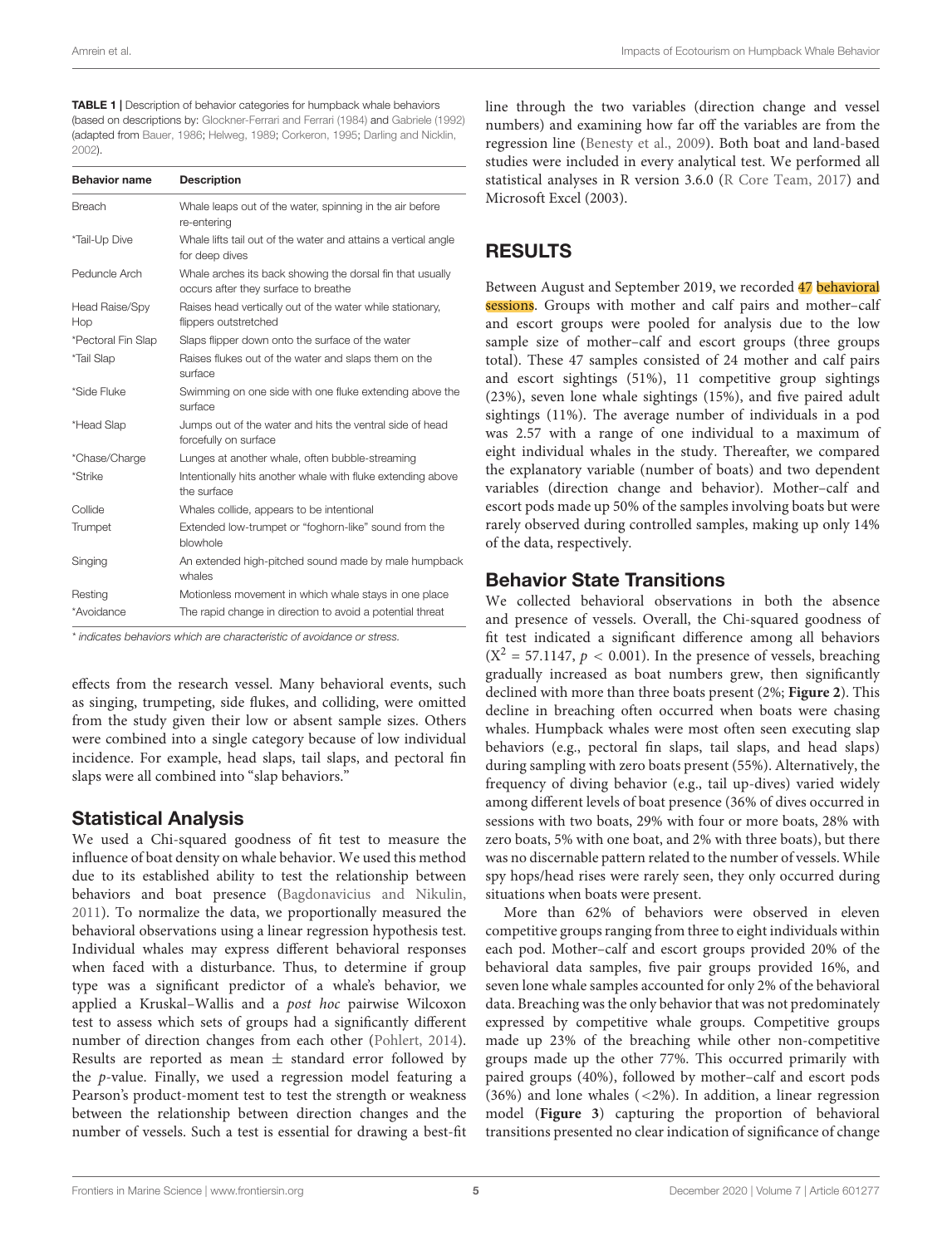

<span id="page-5-0"></span>FIGURE 2 | Megaptera novaeangliae. Total number of categorized whale behavior occurrences observed during varying boat presence while conducting group-follow behavioral samples.



<span id="page-5-1"></span>with varying boat numbers (Breach:  $R^2 = 0.42$ ,  $p > 0.05$ ; Dive:  $R^2 = 0.09, p > 0.05;$  Slap:  $R^2 = 0.13, p > 0.05;$  Spy hop:  $R^2 = 0.34$ ,  $p > 0.05$ ).

### Direction Change and Group Type

We conducted a post hoc pairwise Wilcoxon test (**[Figure 4](#page-6-0)**) to assess which group types exhibited a significantly different number of direction changes from each other. Of the comparisons across all whale group types, the pair versus competitive group type and pair versus calf group type were the only pairwise comparisons rejected  $(Z = 1.68,$  $16 \pm 0.474$ ,  $p \lt 0.05$ ;  $Z = 1.68$ ,  $29 \pm 0.486$ ,  $p \lt 0.05$ , respectively). The rest of the pair-wise comparisons, therefore, supported the null hypothesis, which assumes little to no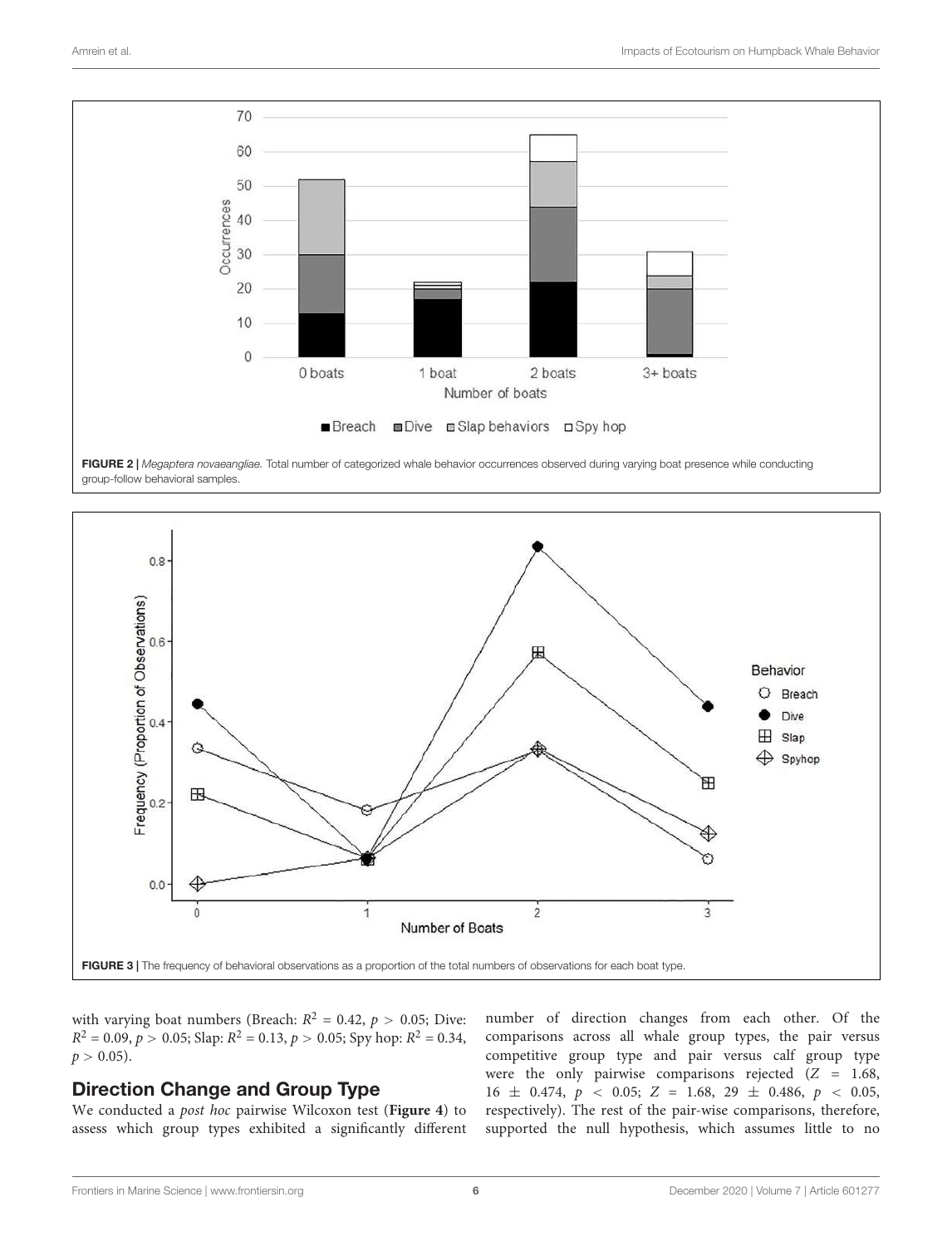

<span id="page-6-0"></span>difference occurred among the number of direction changes for each group type.

### Relationship of Direction Change to Number of Vessels

As the number of vessels during an observational session increased, the number of whale direction changes increased. Using a linear regression model, direction change, and the number of vessels also produced a positive relationship  $(R^2 = 0.38, p < 0.001;$  **[Figure 5](#page-6-1)**). Few direction changes occurred when zero boats were present, with only one competitive group changing direction (once) during a controlled observation. However, the number of observations within each treatment was unequal. Observation sessions with one boat occurred most frequently (34%) followed by four or more boats (22%), zero boats (20%), two boats (15%), and three boats (9%). Mother–calf and escort groups had the most amount of direction changes, with 26 total direction alterations (see **[Figure 5](#page-6-1)**). This result may be attributed to calf-mother-escort groups being the most observed group type (51% of samples).

### **DISCUSSION**

### Behavior Frequency

The number of boats present had varying effects on the four behavior events measured during our study: breaching, diving, slap behaviors, and spy hop. It is theorized that breaching represents a communicative tactic caused by whales slapping their bodies on the surface when vocalization is obstructed [\(Whitehead,](#page-12-10) [1985;](#page-12-10) [Dunlop et al.,](#page-10-30) [2010;](#page-10-30) [Kavanagh et al.,](#page-11-29) [2017\)](#page-11-29). While numerous factors can hinder vocalization such as high wind speeds, rain, and vessel noise, whale communication in this environment could have been blocked by higher levels of vessel noise, leading to an increase in the observed breaching behavior [\(Whitehead,](#page-12-10) [1985;](#page-12-10) [Richardson et al.,](#page-11-30) [1995;](#page-11-30) [Moore et al.,](#page-11-31) [2012;](#page-11-31) [Cholewiak et al.,](#page-10-31) [2018;](#page-10-31) [Gabriele et al.,](#page-10-32) [2018\)](#page-10-32).

This is reflected in the results as the increase in vessel number appeared to be associated with higher incidences of breaching.



<span id="page-6-1"></span>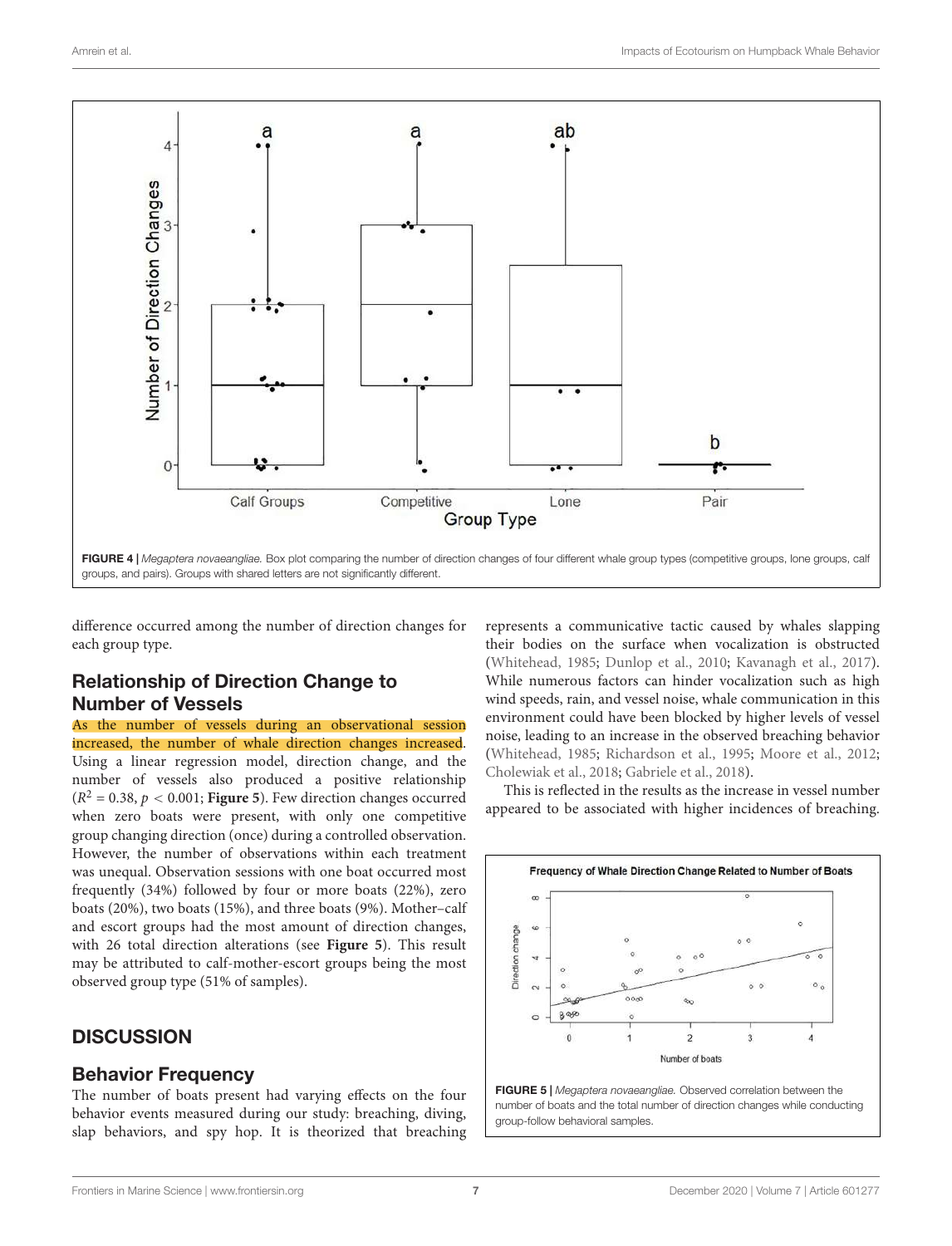However, the breaching frequency decreased once vessel numbers exceeded two boats. It is also possible that crowding from multiple boats limited surface area, restricting available space for whales to breach. Whale breaching has also been theorized to be a form of play, especially when exhibited by calves [\(Whitehead,](#page-12-10) [1985\)](#page-12-10), which could explain the relatively high involvement of calf pairs in breaching. Alternatively, breaching may also be a tactic for male humpback whales to display their physical abilities when seeking a mate, which explains the high breach count that also occurred in pairs and competitive groups [\(Whitehead,](#page-12-10) [1985;](#page-12-10) [Darling and Nicklin,](#page-10-20) [2002;](#page-10-20) [Pacheco et al.,](#page-11-32) [2013\)](#page-11-32). Unfortunately, due to boats being more inclined to violate the existing whalewatching regulations, the high levels of whale-chasing exhibited by vessels could negatively influence the stress level of the whales, reducing their breaching. These behaviors could eventually be replaced with an increase in avoidance behaviors, such as direction change and longer dive times [\(Stamation et al.,](#page-12-7) [2010\)](#page-12-7).

The number of slap behaviors increased when the number of boats declined. This observation supports the theory that if a whale is close to another group, they will communicate through slapping behavior [\(Shapiro,](#page-12-11) [2008\)](#page-12-11). Whales of both sexes slap their fins to communicate or gain attention when seeking a mate. Females specifically use this slapping tactic since they do not sing [\(Deakos,](#page-10-33) [2002;](#page-10-33) [Herman et al.,](#page-11-25) [2007\)](#page-11-25). This behavior was especially evident in this study as Panama is a hotspot for breeding humpback whales, with increased competitive behaviors exhibited between males and females.

Competitive groups had the highest incidences for three of the four observed behaviors: **slap behaviors**, spy hopping, and diving. However, these results may differ from other studies conducted at different times of the year because whale behavior changes dramatically during breeding seasons [\(Corkeron,](#page-10-27) [1995;](#page-10-27) [Stamation et al.,](#page-12-7) [2010;](#page-12-7) [Schaffar et al.,](#page-11-13) [2013\)](#page-11-13).

Tail slaps are the most common surface behavior observed, most likely because they are not associated with high energetic costs [\(Noren et al.,](#page-11-33) [2009;](#page-11-33) [Segre et al.,](#page-12-12) [2020\)](#page-12-12). Therefore, humpback whales may only resort to breaching when noise pollution (such as that caused by high vessel presence) increases, as the sound of breaching travels much farther than the noise of a tail or pectoral fin slap. [Schuler et al.](#page-12-13) [\(2019\)](#page-12-13) attribute the change in surface behavior to the disparity between the weight and surface area of a whale's tail versus that of their body. Researchers of previous studies also found an increase in vessel number to cause humpback whales exhibiting surface behaviors to switch from surface activity to traveling. This may have long-term effects on individuals and groups because of the high energy expenditure of reacting to the boats [\(Schuler et al.,](#page-12-13) [2019;](#page-12-13) **[Table 2](#page-7-0)**).

Spy hops or head raises occurred less frequently than the other documented behaviors, but more occurred during sessions of high boat presence. This could suggest that **spy** hops ensue when whales wish to **view activities above** the **surface** [\(Galvin,](#page-10-34) [2006\)](#page-10-34). In this study, as spy-hopping only occurred when vessels were present, the whales were most likely curious about the vessels following them, thereby supporting this hypothesis.

The linear regression model displayed no clear indication of different behavior event frequencies when correlated with varying vessel numbers. This result could be an indication of habituation

<span id="page-7-0"></span>TABLE 2 | Categories of behaviors used in this study from prior studies on the impacts of whale watching on orcas and humpback whale behavior.

| <b>Behaviors</b><br>studied | <b>Findings</b>                                                                                                                                                                                                  | <b>References</b>           |
|-----------------------------|------------------------------------------------------------------------------------------------------------------------------------------------------------------------------------------------------------------|-----------------------------|
| Avoidance<br>behaviors      | Cetaceans increased their path sinuosity but<br>decreased the linearity of their path with vessels<br>present.                                                                                                   | Senigaglia<br>et al., 2016  |
| Avoidance<br>behaviors      | Humpback whales showed avoidance<br>behaviors 84% of the time, increasing the<br>sinuosity of path and change in direction with<br>increased vessel approach.                                                    | Schaffar<br>et al., 2013    |
| Group type and<br>behavior  | Humpback whale calf pods were much more<br>reactive to vessels than non-calf pods and<br>displayed more avoidance behaviors when<br>vessels came within 100 meters of the whale.                                 | Stamation<br>et al., 2010   |
| Behavior                    | Humpback whales that engaged in surface<br>activity were likely to switch behavior when<br>vessel presence increased. Long-term effects<br>are associated with the loss of energy when<br>whales react to boats. | Schuler et al<br>2019       |
| Behavior                    | Blue whales showed fewer foraging behaviors<br>the closer vessels approached them, leading to<br>a reduction in energy for foraging which could<br>have long-term effects on Blue whales.                        | Guilpin et al.,<br>2020     |
| Behavior                    | Humpback whales exhibited more surface<br>behaviors with increased vessel exposure,<br>which could lead to energetic consequences.                                                                               | Di Clemente<br>et al., 2018 |

to anthropogenic presence and noise, which poses additional risks [\(Richardson et al.,](#page-11-30) [1995;](#page-11-30) [Stone and Yoshinaga,](#page-12-15) [2000\)](#page-12-15), as well as the range of different types of vessels which vary in their acoustic volume. With Panama being one of the central ports in the global cargo-shipping network, higher levels of vessel traffic will likely only increase the risk of whale-vessel collision [\(Kaluza](#page-11-34) [et al.,](#page-11-34) [2010;](#page-11-34) [Guzman et al.,](#page-11-11) [2013\)](#page-11-11). While the risk of collision with larger ships has been reduced due to the passage of the Gulf of Panama Traffic Separation Scheme in 2014 (CITE), the lack of regulation enforcement among non-commercial ships means potentially hazardous collisions between cetaceans and vessels [\(Panama Maritime Authority,](#page-11-35) [2014\)](#page-11-35).

This is an observational study and we did not experimentally manipulate boat numbers. Thus, the number of samples differs between boat numbers. Further studies are required to confirm if humpback whales in the Las Perlas Archipelago display the same behavioral responses that whale groups exhibit in published studies [\(Darling and Nicklin,](#page-10-20) [2002;](#page-10-20) [Williams et al.,](#page-12-6) [2002;](#page-12-6) [Lusseau](#page-11-36) [and Bejder,](#page-11-36) [2007;](#page-11-36) [Morete et al.,](#page-11-12) [2007;](#page-11-12) [Stamation et al.,](#page-12-7) [2010;](#page-12-7) [Schaffar et al.,](#page-11-13) [2013;](#page-11-13) [Fiori et al.,](#page-10-6) [2019;](#page-10-6) [Schuler et al.,](#page-12-13) [2019\)](#page-12-13).

### Direction Change and Group Type

We suggest that the whale group type was not a significant predictor of the number of direction changes exhibited. The significant difference between pairs versus competitive groups and pairs versus groups found in Las Perlas Archipelago may be the result of competitive groups being in a setting where they must be vigilant and always watching their competitors; however, this attentive attribute may cause them to exhibit stressbased behaviors to avoid boats. The concern of energy costs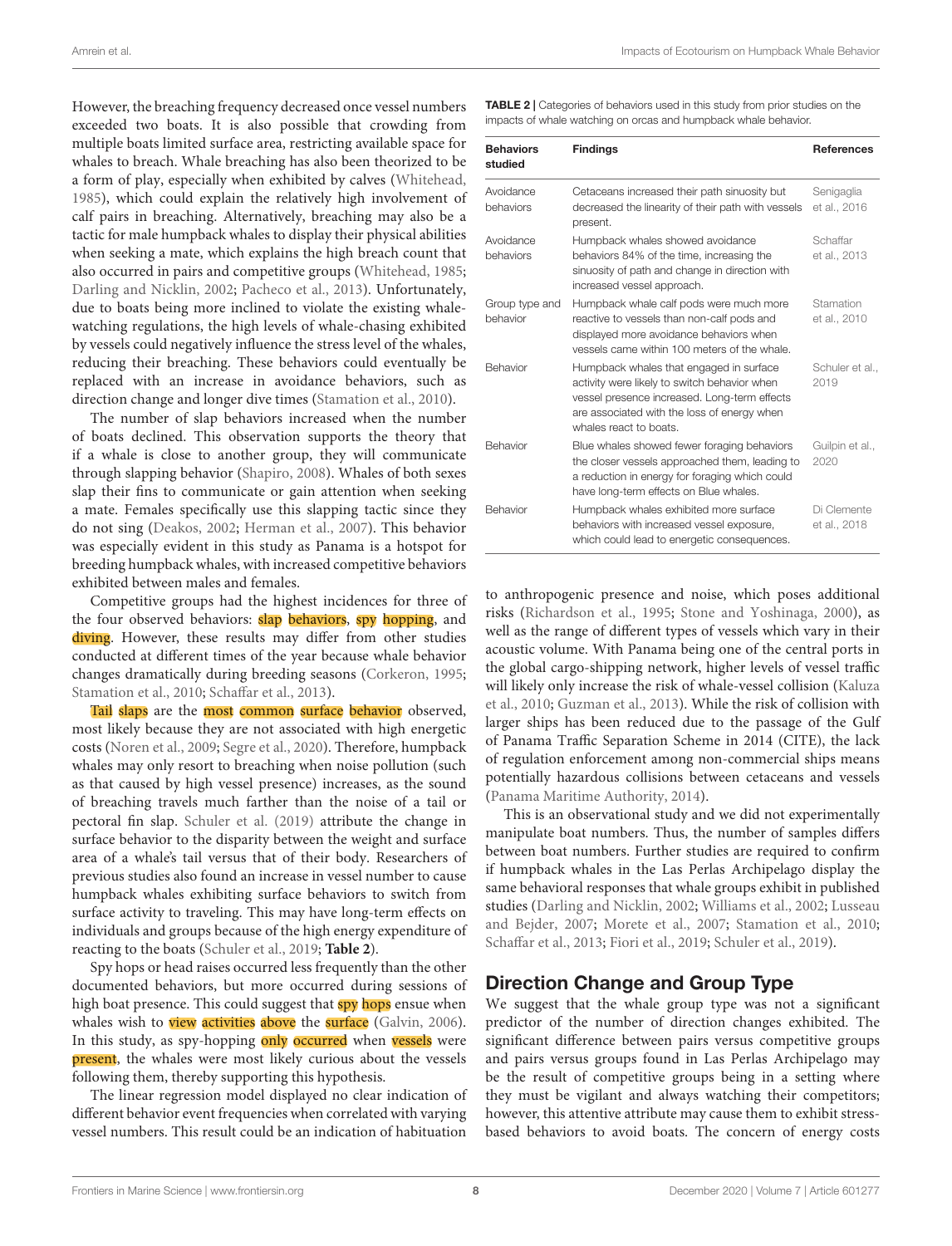is especially relevant with regard to calf groups since it seems whale watching vessels prefer following calf groups due to their playful behavior. As calves may feel more threatened by boats than other group types, Panamanian regulations have extra laws to protect calves, given their vulnerable state. We saw a significant difference even with a small sample size, but a greater number of samples would clarify the extent of the relationship. Nevertheless, these results support findings from previous whale behavioral reports. In one study, group type was included as an explanatory variable to predict dive time, swim speed, and directness index and found the relationship between group type and the other variables had no significance and did not lead to a better fitting model [\(Schaffar et al.,](#page-11-13) [2013\)](#page-11-13). Unfortunately, we were unable to measure changes in swim speed in this study. Another study found pods with calves exhibit higher levels of activity compared to non-calf pods [\(Stamation et al.,](#page-12-7) [2010\)](#page-12-7). This supports the results of our study, which showed groups with calves executing the largest number of direction changes. However, due to the small sample size of this study, no other conclusions can be confidently derived regarding whether whale behavior can be predicted by the whale group type.

### Relationship of Direction Change to Number of Vessels

The results of this study displayed a **positive correlation** between the direction change and the number of vessels present, with most of these changes being exhibited by pod groups containing calves ([Figure 5](#page-6-1)). Calves are especially vulnerable to increased **vessel presence** due to the **higher** likelihood of vessel collision, less knowledge of vessel movement, and decreased ability to partake in essential behaviors such as feeding, nursing, and learning how to care for themselves [\(Scheidat et al.,](#page-12-16) [2004;](#page-12-16) [Stamation et al.,](#page-12-7) [2010\)](#page-12-7). This may explain why calf groups had the highest sum of direction changes compared to all other whale pod types since vessels had a higher preference for chasing whale groups with calves. Results from this study show clear indications of behavioral change being a consequence of increased vessel presence, violating Panama's regulation that prohibits vessels from "chang[ing] the behavior of cetaceans" (sensu [Carlson,](#page-10-37) [2010\)](#page-10-37).

Previous research suggests that the proximity of boats is a robust predictor of the number of directional changes a whale might exhibit [\(Schaffar et al.,](#page-11-13) [2013\)](#page-11-13). As direction change is a tactic humpback whales use to avoid predators, this avoidance behavior may also be utilized when faced with a boat, which could be viewed as a perceived threat [\(Schaffar et al.,](#page-11-13) [2013;](#page-11-13) **[Table 2](#page-7-0)**). Several researchers suggest direction changes are also related to stress and could indicate an increased level of physiological disturbance [\(Kruse,](#page-11-37) [1991;](#page-11-37) [Beale,](#page-10-38) [2007;](#page-10-38) [Schaffar et al.,](#page-11-13) [2013;](#page-11-13) [Schuler et al.,](#page-12-13) [2019;](#page-12-13) see **[Table 2](#page-7-0)**). Thus, while avoidance behavior may ensure self and group preservation, it also comes at a physiological cost to the organism. Not only can increased levels of stress negatively impact an **organism's health**, but it can also inhibit normal whale behavior and interactions, which can disrupt social interactions (mother-calf pair in particular), mating, and foraging [\(Beale,](#page-10-38) [2007;](#page-10-38) [Lusseau et al.,](#page-11-38) [2009\)](#page-11-38).

## Regulatory Implications and Compliance

Due to concerns about whale interactions with vessels, Panama initially passed Resolution Decree ADM/ARAP No. 1 on 13 February 2007, to control the level of vessel disturbance on cetaceans to conserve their populations. Regulations from this decree require operators to have a permit for commercial operations, have a maximum of two whale-watching vessels per group, take extra care when calves are present, maintain a 250 m distance from the whales, and limited observation times to 30 min per group or no more than 15 min when calves are involved, and obey the restriction of individuals from entering the water with whales, to prevent altering the behaviors of cetaceans (sensu [Carlson,](#page-10-37) [2010\)](#page-10-37).

Lack of enforcement from the Panamanian government has elicited the reiteration and repeated implementation of these policies every year. While boat operators may be aware of the policies currently in place, there is little structural enforcement to ensure regulatory compliance. Better enforcement protocols must, therefore, be enacted to better ensure vessels are abiding by Panama's regulations. To reduce vessels from violating whale watching regulations, a satellite-based monitoring system should be implemented to track the activities of these vessels. This technology has already been shown to be successful in fisheries management plans and has alleviated illegal, unreported, and unregulated (IUU) fishing [\(Schmidt,](#page-12-17) [2005\)](#page-12-17). Alternatively, lack of compliance may also be the result of poor communication from the government concerning the regulations, leaving local whale watching companies and boat operators with a lack of knowledge about the existence of these laws [\(Sitar et al.,](#page-12-5) [2016,](#page-12-5) [2017\)](#page-12-18).

In summary, Panama has strict whale watching operation regulations that are not being followed or enforced in the Las Perlas Archipelago. At multiple times throughout this study, we observed all laws pertaining to vessel regulations being broken at least once by boats. The on-going lack of regulation enforcement may result in more audacious decisions from boat operators in the future, leading to harmful or even lethal collisions with adult whales and calves. At the very least, these results show increased changes in whale behavior when vessels are present, which is illegal according to Panamanian protocols (sensu [Carlson,](#page-10-37) [2010\)](#page-10-37). Thus, it is highly recommended that both boat operators and tourists be educated about regulations and the importance of abiding by the law. While the purpose of this study was not to propose the eradication of whale watching, it was to highlight the potential harm being done due to the lack of compliance with responsible whale watching protocols. Responsible whale watching develops an interdependent relationship between people and whales: people gain from the ecosystem services provided by whales and economic income from this tourism industry, while whales benefit from less stress from vessels and indirectly from tour guides expanding environmental awareness and enlightening tourists about environmental or conservation issues. Continued whale research, monitoring, and modeling efforts in Panama must be implemented to better inform management decisions regarding stricter regulatory and enforcement protocols that are vital to minimize disturbance on this vulnerable population of humpback whales.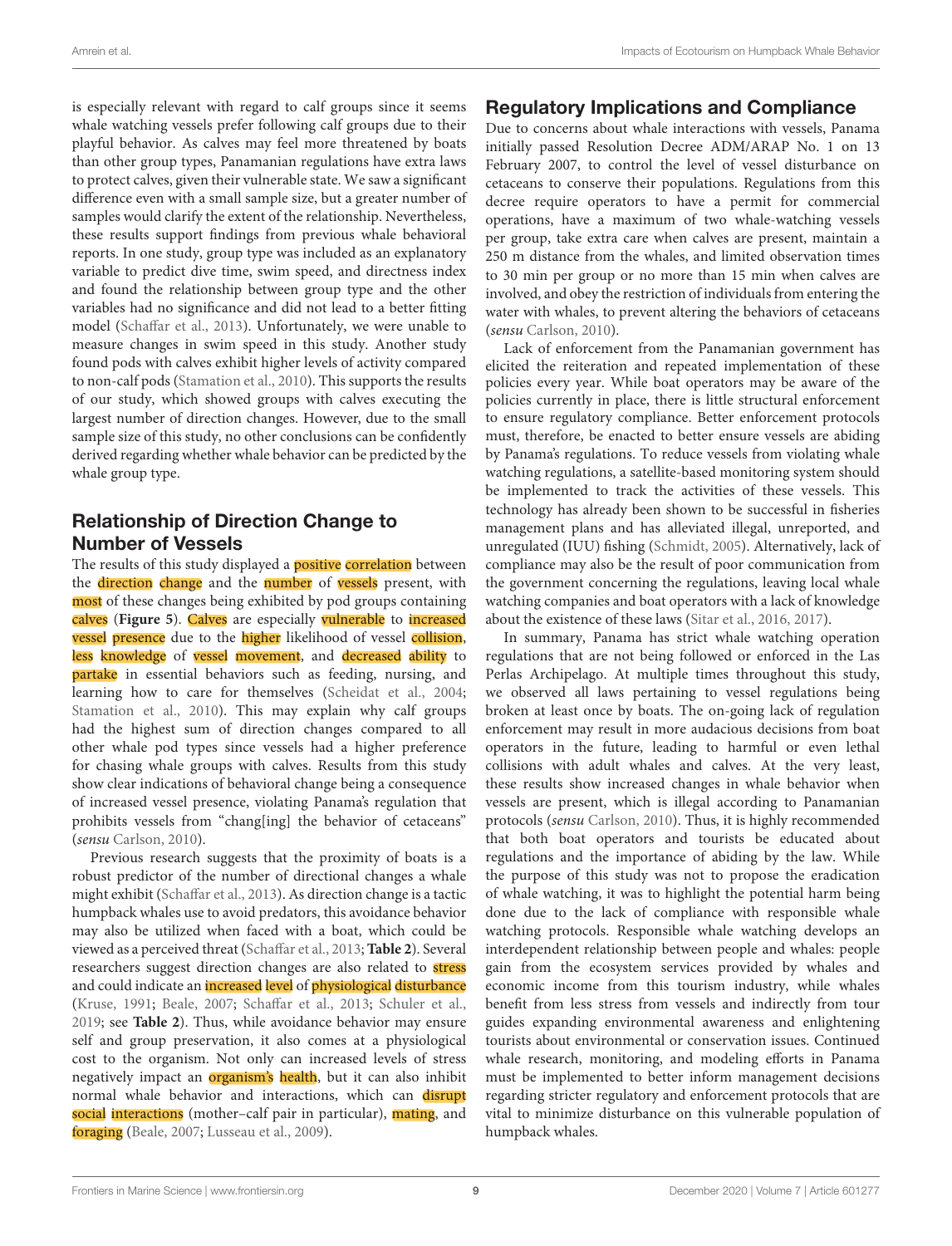### Conclusion and Future Research Recommendations

Although our study is limited to the short-term impacts of boat vessel presence on humpback whale behavior, long-term changes in behavior may indirectly lower reproduction rates [\(Lusseau and Bejder,](#page-11-36) [2007\)](#page-11-36). This can occur through drowned out vocalizations and a reduction in the success of whales finding mates due to vessels altering whale group dynamics and travel direction [\(Weilgart,](#page-12-19) [2013\)](#page-12-19). Additionally, whale health can be negatively affected due to *chronic* levels of stress, increases in **energy expenditures**, and discontinuation of essential behaviors such as *feeding*, *resting*, *nursing*, *etc.* [\(Parsons,](#page-11-4) [2012\)](#page-11-4). Constant changes in behavior and less concentration on survival activities could result in eventual population declines over time, as groups with calves are the most vulnerable, especially as whale watching vessels prefer following calf groups for their charismatic physical characteristics and playful behaviors. Due to this increased vulnerability, Panamanian regulations need to contain extra provisions to ensure the protection of whale calves (sensu [Carlson,](#page-10-37) [2010\)](#page-10-37).

However, behavior and stress may not necessarily be coupled in a way that can be easily observed. This was evident in this study when some whales did not appear to change their behaviors despite increased levels of vessel interaction. It has been proven that animals may not exhibit avoidance behaviors, but nevertheless experience high levels of stress hormones [\(Schuler](#page-12-13) [et al.,](#page-12-13) [2019\)](#page-12-13). For this reason, additional physiological studies are recommended. Previous studies have shown that biopsy samples of cortisol found within blubber samples can provide measurements of stress levels over several weeks to a month, which would provide insight into how stress levels may fluctuate throughout an entire whale watching season as the number of tourist boats changes [\(Noren and Mocklin,](#page-11-39) [2012;](#page-11-39) [Teerlink et al.,](#page-12-20) [2018\)](#page-12-20). Alternative cortisol collection methods including fecal [\(Wasser et al.,](#page-12-21) [2000;](#page-12-21) [Rolland et al.,](#page-11-40) [2005;](#page-11-40) [Hunt et al.,](#page-11-41) [2006;](#page-11-41) [Burgess](#page-10-39) [et al.,](#page-10-39) [2013\)](#page-10-39) and blowhole spray have also been shown to provide more acute measurements of stress related to vessel presence.

Future behavioral research should also include the use of more accurate measuring methods and tools. For example, the use of a **theodolite** tool would produce accurate distance measurements between vessels and whales, which is essential for understanding if distance impacts whale behaviors. Unmanned aerial systems (UAS) (drones) would allow for the collection of more accurate behavioral samples via less invasive observational methods [\(Torres et al.,](#page-12-22) [2018\)](#page-12-22). Visual observations could also be maintained more consistently by drones due to **optimal** viewing angles, as traditional vessel-based observations can only be made while the whale is surfacing. Additional social surveys should be collected from tourists, local communities, and boat operators to help us understand their impression of the whale watching industry and whether whale watching is, generally, of value.

In Las Perlas Archipelago, whale watching generates income for local communities. It also creates employment opportunities and provides ecosystem services to tourists, residents, and boat operators. However, if disturbances to these whales continue unabated, it may lead to the eventual abandonment of the

Archipelago by the population, as has occurred in other popular whale-watching locations elsewhere in the world [\(Dean et al.,](#page-10-40) [1985\)](#page-10-40). The satisfaction of tourists is vital to the ongoing sustainability of the Panamanian ecotourism industry, as a report by the World Bank in 2005 found that two-thirds of all visitors to Panama were motivated to visit the country due to environmental or ecotourism reasons and income from international tourists totaled 7% of the GDP [\(World Bank,](#page-12-23) [2005,](#page-12-23) p. 9). Decreases in tourist motivation to partake in ecotourism activities such as whale watching potentially cause the industry to suffer, thereby affecting the Panamanian economy. This is already somewhat evidenced by the drastic decrease in tourism caused by the COVID-19 pandemic. Understanding the dynamic changes in human well-being and animal population viability are critical for establishing effective wildlife conservation strategies. Variations in socioeconomic factors that benefit the local communities can motivate more people to protect and care about whales. It is therefore important to consider the coupled nature of ecological and socio-economic systems to understand the impacts of wildlife tourism on both humans and nature.

# DATA AVAILABILITY STATEMENT

The raw data supporting the conclusions of this article will be made available by the authors, without undue reservation.

## ETHICS STATEMENT

The animal study was reviewed and approved by Smithsonian Tropical Research Institute and the Institutional Animal Care and Use Committee.

## AUTHOR CONTRIBUTIONS

AA is the primary author and this research is a component of her M.S. thesis paper. HG, BP, KS, and LG contributed to the overall idea, writing, research, data collection, and analysis of this paper. All authors contributed to the article and approved the submitted version.

## FUNDING

Funding for this project was provided by the partnership between Arizona State University and the Smithsonian Tropical Research Institute.

## ACKNOWLEDGMENTS

Special thanks to our funders, research assistants, reviewers, boat captains, and colleagues that supported and refined our research and writing. We thank the government of Panama for support and providing the research permit SE/A-79-18 from the Ministerio de Ambiente.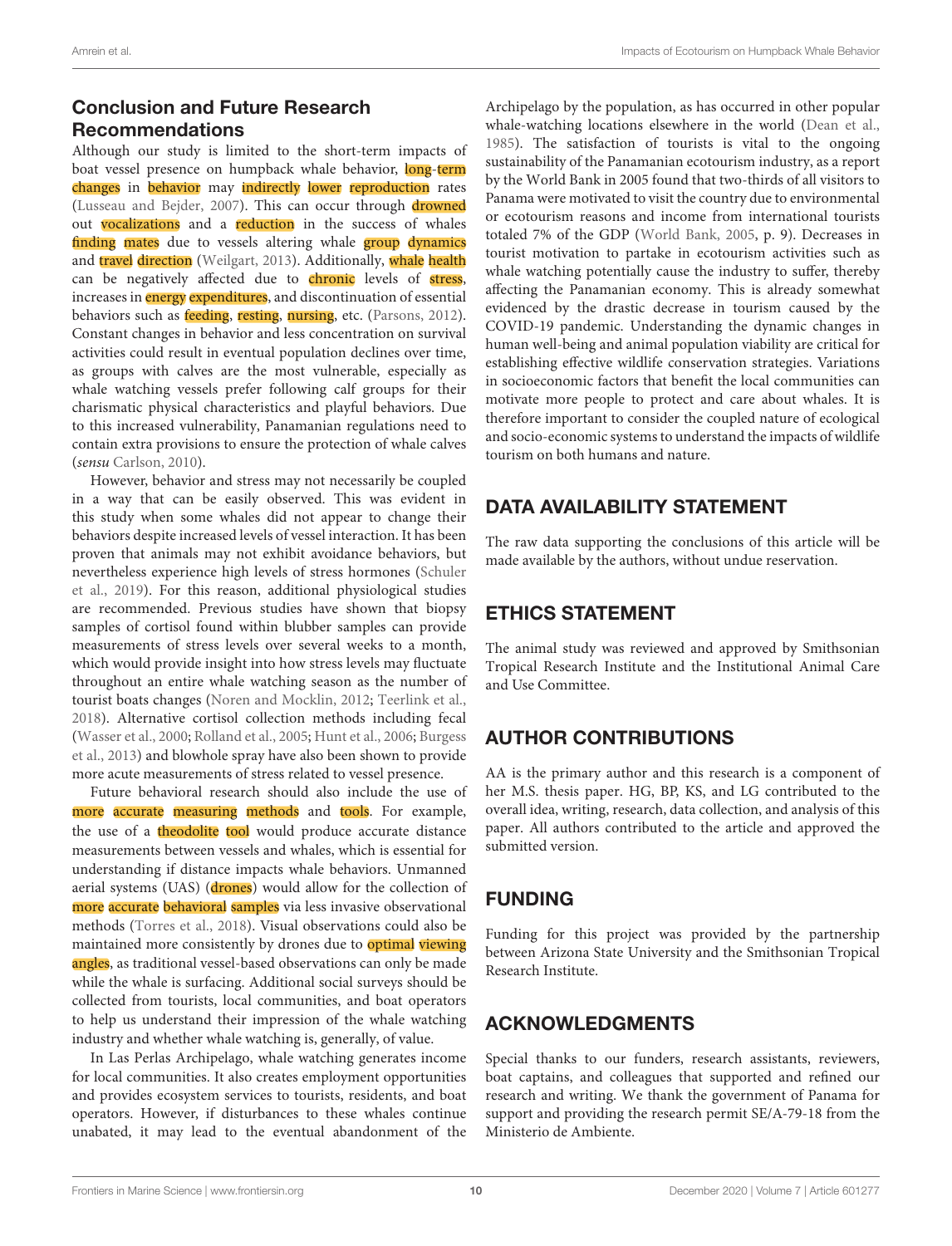### **REFERENCES**

- <span id="page-10-11"></span>Acevedo, J., Aguayo-Lobo, A., Allen, J., Botero-Acosta, N., Cepella, J., Castro, C., et al. (2017). Migratory preferences of humpback whales between feeding and breeding grounds in the eastern South Pacific. Mar. Mam. Sci. 33, 1035–1052. [doi: 10.1111/mms.12423](https://doi.org/10.1111/mms.12423)
- <span id="page-10-28"></span>Bagdonavicius, V., and Nikulin, M. S. (2011). Chi-squared goodness-of-fit test for right-censored data. Int. J. Appl. Math. Stat. 24, 1–11. [doi: 10.1002/](https://doi.org/10.1002/9781119427605.ch1) [9781119427605.ch1](https://doi.org/10.1002/9781119427605.ch1)
- <span id="page-10-26"></span>Bauer, G. B. (1986). The Behavior of Humpback Whales in Hawaii and Modifications of Behavior Induced by Human Interventions. [Dissertation]. (Honolulu: University of Hawaii).
- <span id="page-10-38"></span>Beale, C. (2007). The behavioral ecology of disturbance responses. Int. J. Comp. Psychol. 20, 111–120.
- <span id="page-10-29"></span>Benesty, J., Chen, J., Huang, Y., and Cohen, I. (2009). "Pearson correlation coefficient," in Noise Reduction in Speech Processing (Berlin: Springer), 1–4. [doi: 10.1007/978-3-642-00296-0\\_5](https://doi.org/10.1007/978-3-642-00296-0_5)
- <span id="page-10-8"></span>Braithwaite, J., Meeuwig, J., and Hipsey, M. (2015). Optimal migration energetics of humpback whales and the implications of disturbance. Conserv. Physiol. 3:cov001. [doi: 10.1093/conphys/cov001](https://doi.org/10.1093/conphys/cov001)
- <span id="page-10-16"></span>Bruce, E., Albright, L., Sheehan, S., and Blewitt, M. (2014). Distribution patterns of migrating humpback whales (Megaptera novaeangliae) in Jervis Bay, Australia: a spatial analysis using geographical citizen science data. Appl. Geogr. 54, 83–95. [doi: 10.1016/j.apgeog.2014.06.014](https://doi.org/10.1016/j.apgeog.2014.06.014)
- <span id="page-10-39"></span>Burgess, E., Blanshard, W. H., Barnes, A. D., Gilchrist, S., Keeley, T., Chua, J., et al. (2013). Reproductive hormone monitoring of dugongs in captivity: detecting the onset of sexual maturity in a cryptic marine mammal. Anim. Reprod. Sci. 140, 255–267. [doi: 10.1016/j.anireprosci.2013.06.005](https://doi.org/10.1016/j.anireprosci.2013.06.005)
- <span id="page-10-37"></span>Carlson, C. (2010). A Review of Whale Watching Guidelines and Regulations around the World. Report for the International Fund for Animal Welfare. Yarmouth Port: International Fund for Animal Welfare.
- <span id="page-10-21"></span>Cartwright, R., and Sullivan, M. (2009). Associations with multiple male groups increase the energy expenditure of humpback whale (Megaptera novaeangliae) female and calf pairs on the breeding grounds. Behaviour 146, 1573–1600. [doi: 10.1163/156853909X458377](https://doi.org/10.1163/156853909X458377)
- <span id="page-10-23"></span>Chittleborough, R. (1958). The breeding cycle of the female humpback whale, Megaptera nodosa (Bonnaterre). Aust. J. Mar. Freshw. Res. 9, 1–18. [doi: 10.1071/](https://doi.org/10.1071/MF9580001) [MF9580001](https://doi.org/10.1071/MF9580001)
- <span id="page-10-31"></span>Cholewiak, D., Clark, C. W., Ponirakis, D., Frankel, A., Hatch, L. T., Risch, D., et al. (2018). Communicating amidst the noise: modeling the aggregate influence of ambient and vessel noise on baleen whale communication space in a national marine sanctuary. Endang. Species Res. 36, 59–75. [doi: 10.3354/esr00875](https://doi.org/10.3354/esr00875)
- <span id="page-10-3"></span>Corbelli, C. (2006). An Evaluation of the Impact of Commercial Whale Watching on Humpback Whales, Megaptera novaengliae, in Newfoundland and Labrador, and of the Effectiveness of a Voluntary Code of Conduct as a Management Strategy. St. John's, NL: Memorial University of Newfoundland.
- <span id="page-10-27"></span>Corkeron, P. (1995). Humpback whales Megaptera novaeangliae in Hervey Bay, Queensland: behaviour and responses to whale-watching vessels. Can. J. Zool. 73, 1290–1299. [doi: 10.1139/z95-153](https://doi.org/10.1139/z95-153)
- <span id="page-10-19"></span>Corkeron, P. J., and Connor, R. C. (1999). Why do baleen whales migrate? Mar. Mam. Sci. 15, 1228–1245. [doi: 10.1111/j.1748-7692.1999.tb00887.x](https://doi.org/10.1111/j.1748-7692.1999.tb00887.x)
- <span id="page-10-22"></span>Craig, A., Herman, L., Pack, A., and Waterman, J. (2014). Habitat segregation by female humpback whales in Hawaiian waters: avoidance of males? Behaviour 151, 613–631. [doi: 10.1163/1568539X-00003151](https://doi.org/10.1163/1568539X-00003151)
- <span id="page-10-2"></span>Curtin, S., and Kragh, G. (2014). Wildlife tourism: reconnecting people with nature. Hum. Dimens. Wildl. 19, 545–554. [doi: 10.1080/10871209.2014.921957](https://doi.org/10.1080/10871209.2014.921957)
- <span id="page-10-20"></span>Darling, J. D., and Nicklin, C. (2002). Characterization of Behavior of Humpback Whales in Hawaiian Waters. Hawaiian Islands Humpback Whale National Marine Sanctuary: Division of Aquatic Resources. Honolulu: Department of Land and Natural Resources.
- <span id="page-10-13"></span>De Weerdt, J., Ramos, E. A., and Cheeseman, T. (2020). Northernmost records of Southern Hemisphere humpback whales (Megaptera novaeangliae) migrating from the Antarctic Peninsula to the Pacific coast of Nicaragua. Mar. Mam. Sci. 36, 1015–1021. [doi: 10.1111/mms.12677](https://doi.org/10.1111/mms.12677)
- <span id="page-10-33"></span>Deakos, M. H. (2002). Humpback Whale (Megaptera novaeangliae) Communication: The Context and Potential Functions of Pec-Slapping Behavior on the Hawaiian Wintering Grounds. Doctoral dissertation, University of Hawaii at Manoa, Honolulu.
- <span id="page-10-40"></span>Dean, F. C., Jurasz, C. M., Palmer, V. P., Curby, C. H., and Thomas, D. L. (1985). Analysis of Humpback Whale (Megaptera Novaeangliae) Blow Interval Data/Glacier Bay Alaska, 1976-1979. Fairbanks, AK: US National Park Service.
- <span id="page-10-36"></span>Di Clemente, J., Christiansen, F., Pirotta, E., Steckler, D., Wahlberg, M., and Pearson, H. C. (2018). Effects of whale watching on the activity budgets of humpback whales, Megaptera novaeangliae (Borowski, 1781), on a feeding ground. Aquat. Conserv. 28, 810–820. [doi: 10.1002/aqc.2909](https://doi.org/10.1002/aqc.2909)
- <span id="page-10-30"></span>Dunlop, R. A., Cato, D. H., and Noad, M. J. (2010). Your attention please: increasing ambient noise levels elicits a change in communication behaviour in humpback whales (Megaptera novaeangliae). Proc. R. Soc. B. 277, 2521–2529. [doi: 10.1098/rspb.2009.2319](https://doi.org/10.1098/rspb.2009.2319)
- <span id="page-10-9"></span>Erbe, C., Dunlop, R., and Dolman, S. (2018). The effects of ship noise on marine mammals. Front. Mar. Sci. 6:606. [doi: 10.3389/fmars.2019.00606](https://doi.org/10.3389/fmars.2019.00606)
- <span id="page-10-14"></span>Félix, F., Castro, C., Laake, J., Haase, B., and Scheidat, M. (2011). Abundance and survival estimates of the southeastern Pacific humpback whale stock from 1991–2006 photoidentification surveys in Ecuador. J. Cetacean Res. Manag. 3, 301–307. [doi: 10.47536/jcrm.vi.303](https://doi.org/10.47536/jcrm.vi.303)
- <span id="page-10-12"></span>Félix, F., and Guzmán, H. M. (2014). Satellite tracking and sighting data analyses of southeast pacific humpback whales (Megaptera novaeangliae): is the migratory route coastal or oceanic? Aquat. Mamm. 40, 329–340. [doi: 10.1578/AM.40.4.](https://doi.org/10.1578/AM.40.4.2014.329) [2014.329](https://doi.org/10.1578/AM.40.4.2014.329)
- <span id="page-10-17"></span>Félix, F., and Haase, B. (2005). Distribution of humpback whales along the coast of Ecuador and management implications. J. Cetacean Res. Manag. 7, 21–31.
- <span id="page-10-6"></span>Fiori, L., Martinez, E., Orams, M. B., and Bollard, B. (2019). Effects of whale-based tourism in Vava'u, Kingdom of Tonga: Behavioural responses of humpback whales to vessel and swimming tourism activities. PLoS One 14:e0219364. [doi:](https://doi.org/10.1371/journal.pone.0219364) [10.1371/journal.pone.0219364](https://doi.org/10.1371/journal.pone.0219364)
- <span id="page-10-18"></span>Flórez-González, L., Capella, J. J., and Rosebaum, H. C. (1994). Attack of killer whales (Orcinus orca) on humpback whales (Megaptera novaeangliae) on a South American Pacific breeding ground. Mar. Mam. Sci. 10, 218–222. [doi:](https://doi.org/10.1111/j.1748-7692.1994.tb00264.x) [10.1111/j.1748-7692.1994.tb00264.x](https://doi.org/10.1111/j.1748-7692.1994.tb00264.x)
- <span id="page-10-10"></span>Foote, A. D., Osborne, R. W., and Hoelzel, A. R. (2004). Environment: whale-call response to masking boat noise. Nature 428:910. [doi: 10.1038/428910a](https://doi.org/10.1038/428910a)
- <span id="page-10-5"></span>Fournet, M. E. H., Matthews, L. P., Gabriele, C. M., Haver, S., Mellinger, D. K., and Klinck, H. (2018). Humpback whales Megaptera novaeangliae alter calling behavior in response to natural sounds and vessel noise. Mar. Ecol. Prog. 607, 251–268. [doi: 10.3354/meps12784](https://doi.org/10.3354/meps12784)
- <span id="page-10-4"></span>Frid, A., and Dill, L. M. (2002). Human-caused disturbance stimuli as a form of predation risk. Conserv. Ecol. 6:11. [doi: 10.5751/ES-00404-060111](https://doi.org/10.5751/ES-00404-060111)
- <span id="page-10-25"></span>Gabriele, C. M. (1992). The Behavior and Residence Characteristics of Reproductive Classes of Humpback Whales (Megaptera novaeangliae) in the Hawaiian Islands. [Master's thesis]. (Honolulu: University of Hawaii).
- <span id="page-10-32"></span>Gabriele, C. M., Ponirakis, D., Clark, C. W., Womble, J., and Vanselow, P. B. S. (2018). Underwater acoustic ecology metrics in an Alaska marine protected area reveal marine mammal communication masking and management alternatives. Front. Mar. Sci. 5:17. [doi: 10.3389/fmars.2018.00270](https://doi.org/10.3389/fmars.2018.00270)
- <span id="page-10-34"></span>Galvin, C. (2006). Surface-piercing activities of the humpback Whale, Megaptera, related to parasites and mechanics. Eos 87:52.
- <span id="page-10-1"></span>García-Cegarra, A. M., and Pacheco, A. S. (2017). Whale-watching trips in Peru lead to increases in tourist knowledge, pro-conservation intentions and tourist concern for the impacts of whale-watching on humpback whales. Aquat. Conserv. Mar. Freshw. Ecosyst. 27, 1011–1020. [doi: 10.1002/aqc.2754](https://doi.org/10.1002/aqc.2754)
- <span id="page-10-7"></span>García-Cegarra, A. M., Villagra, D., Gallardo, D. I., and Pacheco, A. S. (2019). Statistical dependence for detecting whale-watching effects on humpback whales. J. Wild Manag. 83, 467–477. [doi: 10.1002/jwmg.21602](https://doi.org/10.1002/jwmg.21602)
- <span id="page-10-24"></span>Glockner-Ferrari, D. A., and Ferrari, M. J. (1984). Reproduction in Humpback Whales, Megaptera novaeangliae, in Hawaiian Waters. Rep. Int. Whal. Comm. 237–242.
- <span id="page-10-15"></span>Glockner, A. D., and Venus, S. C. (1983). Identification, Growth Rate and Behavior of Humpback Whale (Megaptera novaeangliae) Cows and Calves in the Waters of Maui. Hawaii: Westview Press, 223–258.
- <span id="page-10-0"></span>Guidino, C., Campbell, E., Alcorta, B., Gonzalez Borasca, V., Mangel, J., Pacheco, A. S., et al. (2020). Whale Watching in Northern Peru: an economic boom? Tour. Mar. Environ. 15, 1–10. [doi: 10.3727/154427320x15819596320544](https://doi.org/10.3727/154427320x15819596320544)
- <span id="page-10-35"></span>Guilpin, M., Lesage, V., McQuinn, I., Brosset, P., Doniol-Valcroze, T., Jeanniarddu-Dot, T., et al. (2020). Repeated vessel interactions and climate- or fisherydriven changes in prey density limit energy acquisition by foraging blue whales. Front. Mar. Sci. 7:626. [doi: 10.3389/fmars.2020.00626](https://doi.org/10.3389/fmars.2020.00626)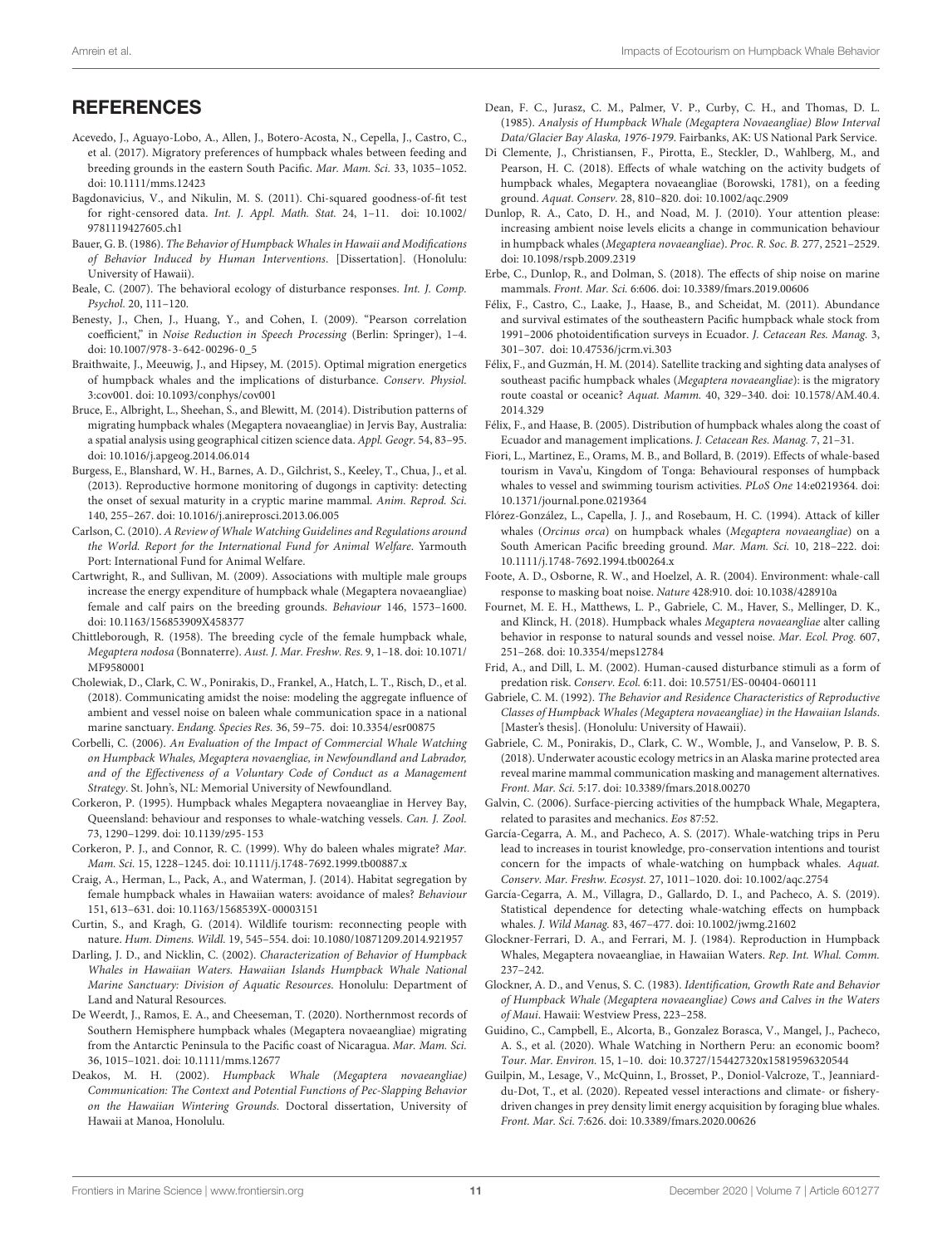- <span id="page-11-23"></span>Guzman, H. M., Benfield, S., Breedy, O., and Mair, J. M. (2008). Broadening reef protection across the Marine Conservation Corridor of the Eastern Tropical Pacific: distribution and diversity of reefs in Las Perlas Archipelago, Panama. Environ. Conserv. 35, 46–54. [doi: 10.1017/S0376892908004542](https://doi.org/10.1017/S0376892908004542)
- <span id="page-11-17"></span>Guzman, H. M., Condit, R., Perez, B., Capella, J., and Stevick, P. (2015). Population size and migratory connectivity of humpback whales wintering in Las Perlas Archipelago. Panama. Mar. Mamm. Sci. 31, 90–105. [doi: 10.1111/mms.12136](https://doi.org/10.1111/mms.12136)
- <span id="page-11-21"></span>Guzman, H. M., and Félix, F. (2017). Movements and habitat use by Southeast Pacific humpback whales (Megaptera novaeangliae) satellite tracked at two breeding sites. Aquat. Mamm. 43, 139–155. [doi: 10.1578/AM.43.2.](https://doi.org/10.1578/AM.43.2.2017.139) [2017.139](https://doi.org/10.1578/AM.43.2.2017.139)
- <span id="page-11-11"></span>Guzman, H. M., Gomez, C. G., Guevara, C. A., and Kleivane, L. (2013). Potential vessel collisions with southern hemisphere humpback whales wintering off Pacific Panama. Mar. Mamm. Sci. 29, 629–642. [doi: 10.1111/j.1748-7692.2012.](https://doi.org/10.1111/j.1748-7692.2012.00605.x) [00605.x](https://doi.org/10.1111/j.1748-7692.2012.00605.x)
- <span id="page-11-26"></span>Helweg, D. A. (1989). Daily and Seasonal Patterns of Behavior and Abundance of Humpback Whales (Megaptera novaeangliae) in Hawaiian Waters. [Master's thesis]. (Honolulu: University of Hawaii).
- <span id="page-11-25"></span>Herman, E. Y., Herman, L. M., Pack, A. A., Marshall, G. J., Shepard, M., and Bakhtiari, M. (2007). When whales collide: crittercam offers insight into the competitive behavior of humpback whales on their Hawaiian wintering grounds. Mar. Technol. Soc. J. 41, 35–43. [doi: 10.4031/002533207787441971](https://doi.org/10.4031/002533207787441971)
- <span id="page-11-0"></span>Higginbottom, K. (2004). Wildlife Tourism: Impacts, Management and Planning. Gold Coast, QLD: Common Ground Publishing in association with the Cooperative Research Centre for Sustainable Tourism, 1–14.
- <span id="page-11-1"></span>Hoyt, E. (2001). Whale Watching 2001: Worldwide Tourism – Numbers, Expenditures and Expanding Socio-Economic Benefits. Yarmouth Port, MA: International Fund for Animal Welfare, 157.
- <span id="page-11-3"></span>Hoyt, E., and Hvenegaard, G. T. (2002). A review of whale-watching and whaling with applications for the Caribbean. Coast Manag. 30, 381–399. [doi: 10.1080/](https://doi.org/10.1080/089207502900273) [089207502900273](https://doi.org/10.1080/089207502900273)
- <span id="page-11-41"></span>Hunt, K. E., Rolland, R. M., Kraus, S. D., and Wasser, S. K. (2006). Analysis of fecal glucocorticoids in the North Atlantic right whale (Eubalaena glacialis). Gen. Comp. Endocrinol. 148, 260–272. [doi: 10.1016/j.ygcen.2006.03.012](https://doi.org/10.1016/j.ygcen.2006.03.012)
- <span id="page-11-10"></span>International Whaling Commission (1997). Report of the whale watching working group. Rep. Int. Whaling Comm. 47, 250–256.
- <span id="page-11-18"></span>International Whaling Commission (1998). Report of the scientific committee, annex G. Report of the sub-committee on the comprehensive assessment of southern hemisphere humpback whales. Rep. Int. Whaling Comm. 48, 170–182.
- <span id="page-11-34"></span>Kaluza, P., Kolzsch, A., Gastner, M. T., and Blasius, B. (2010). The complex network of global cargo ship movements. Interface 7, 1093–1103. [doi: 10.1098/rsif.2009.](https://doi.org/10.1098/rsif.2009.0495) [0495](https://doi.org/10.1098/rsif.2009.0495)
- <span id="page-11-8"></span>Kassamali-Fox, A., Christiansen, F., May-Collado, L., Ramos, E. A., and Kaplin, B. (2020). Tour boats affect the activity patterns of bottlenose dolphins (Tursiops truncatus) in Bocas del Toro, Panama. PeerJ 8:e8804. [doi: 10.7717/peerj.8804](https://doi.org/10.7717/peerj.8804)
- <span id="page-11-29"></span>Kavanagh, A. S., Owen, K., Williamson, M. J., Blomberg, S. P., Noad, M. J., Goldizen, A. W., et al. (2017). Evidence for the functions of surface-active behaviors in humpback whales (Megaptera novaeangliae). Mar. Mamm. Sci. 33, 313–334. [doi: 10.1111/mms.12374](https://doi.org/10.1111/mms.12374)
- <span id="page-11-9"></span>Kessler, M. M., and Harcourt, R. (2013). Whale watching regulation compliance trends and the implications for management off Sydney, Australia. Mar. Policy 42, 14–19. [doi: 10.1016/j.marpol.2013.01.016](https://doi.org/10.1016/j.marpol.2013.01.016)
- <span id="page-11-37"></span>Kruse, S. (1991). "The interactions between killer whales and boats in Johnstone strait, B.C," in Dolphin Societies: Discoveries and Puzzles, eds K. Pryor, and K. S. Norris (Berkeley, CA: University of California Press), 149–160.
- <span id="page-11-6"></span>Larson, C. L., Reed, S. E., Merenlender, A. M., and Crooks, K. R. (2016). Effects of recreation on animals revealed as widespread through a global systematic review. PLoS One 11:e0167259. [doi: 10.1371/journal.pone.0167259](https://doi.org/10.1371/journal.pone.0167259)
- <span id="page-11-5"></span>Leslie, H. M., Basurto, X., Nenadovic, M., Sievanen, L., Cavanaugh, K. C., Cota-Neito, J. J., et al. (2015). Operationalizing the social-ecological systems framework to assess. Proc. Natl. Acad. Sci. U.S.A. 112, 5979–5984. [doi: 10.1073/](https://doi.org/10.1073/pnas.1414640112) [pnas.1414640112](https://doi.org/10.1073/pnas.1414640112)
- <span id="page-11-38"></span>Lusseau, D., Bain, D., Williams, R., and Smith, J. C. (2009). Vessel traffic disrupts the foraging behavior of Southern Resident Killer whales Orcinus orca. Endanger Spec. Res. 6, 211–221. [doi: 10.3354/ESR00154](https://doi.org/10.3354/ESR00154)
- <span id="page-11-36"></span>Lusseau, D., and Bejder, L. (2007). The long-term consequences of short-term responses to disturbance experiences from whale watching impact assessment. Int. J. Comp. Psychol. 20, 228–236.
- <span id="page-11-24"></span>Mann, J. (1999). Behavioral sampling methods for cetaceans: A review and critique. Mar. Mam. Sci. 15, 102–122. [doi: 10.1111/j.1748-7692.1999.tb0](https://doi.org/10.1111/j.1748-7692.1999.tb00784.x) 0784 v
- <span id="page-11-31"></span>Moore, S. E., Randall, R. R., Southall, B. L., Ragen, T. J., Suydam, R. S., and Clark, C. W. (2012). A framework for assessing the effects of anthropogenic sound on marine mammals in a rapidly changing Arctic. Biomed. Sci. 62, 289–295. [doi: 10.1525/bio.2012.62.3.10](https://doi.org/10.1525/bio.2012.62.3.10)
- <span id="page-11-12"></span>Morete, M. E., Bisi, T. L., and Rosso, S. (2007). 241 Mother and calf humpback whale responses to vessels around the Abrolhos Archipelago, Bahia, Brazil. J. Cetacean Res. Manag. 9, 241–248.
- <span id="page-11-33"></span>Noren, D. P., Johnson, A. H., Rehder, D., and Larson, A. (2009). Close approaches by vessels elicit surface-active behaviors by Southern Resident Killer whales. Endanger Species Res. 8, 179–192. [doi: 10.3354/esr00205](https://doi.org/10.3354/esr00205)
- <span id="page-11-39"></span>Noren, D. P., and Mocklin, J. (2012). Review of cetacean biopsy techniques: Factors contributing to successful sample collection and physiological and behavioral impacts. Mar. Mam. Sci. 28, 154–199. [doi: 10.1111/j.1748-7692.2011.](https://doi.org/10.1111/j.1748-7692.2011.00469.x) [00469.x](https://doi.org/10.1111/j.1748-7692.2011.00469.x)
- <span id="page-11-2"></span>O'Connor, S., Campbell, R., Cortez, H., and Knowles, T. (2009). Whale watching worldwide: tourism numbers, expenditures and expanding economic benefits. Int. Fund Anim. Welfare 21, 38–46.
- <span id="page-11-19"></span>Oña, J., Garland, E. C., and Denkinger, J. (2017). Southeastern Pacific humpback whales (Megaptera novaeangliae) and their breeding grounds: distribution and habitat preference of singers and social groups off the coast of Ecuador. Mar. Mam. Sci. 33, 219–235. [doi: 10.1111/mms.12365](https://doi.org/10.1111/mms.12365)
- <span id="page-11-32"></span>Pacheco, A. S., Silva, S., Alcorta, B., Balducci, N., Guidino, C., Llapapasca, M. A., et al. (2013). Aerial behavior of humpback whales Megaptera novaeangliae at the southern limit of the southeast Pacific breeding area. Rev. Biol. Mar. Oceanogr. 48, 185–191. [doi: 10.3856/vol39-issue1-fulltext-20](https://doi.org/10.3856/vol39-issue1-fulltext-20)
- <span id="page-11-35"></span>Panama Maritime Authority (2014). Implementation of New Ships' Routeing System in Panama. Available online at: [https://panamashipregistry.com/wp-content/](https://panamashipregistry.com/wp-content/uploads/2020/08/MMC-304-Nov.-2014.pdf) [uploads/2020/08/MMC-304-Nov.-2014.pdf](https://panamashipregistry.com/wp-content/uploads/2020/08/MMC-304-Nov.-2014.pdf) (accessed October 11, 2020).
- <span id="page-11-4"></span>Parsons, E. C. M. (2012). The negative impacts of whale-watching. Mar. Biol. 2012, 807294. [doi: 10.1155/2012/807294](https://doi.org/10.1155/2012/807294)
- <span id="page-11-7"></span>Peake, S., Innes, P., and Dyer, P. (2009). Ecotourism and conservation: factors influencing effective conservation messages. J. Sustain. Tour. 17, 107–127. [doi:](https://doi.org/10.1080/09669580802276000) [10.1080/09669580802276000](https://doi.org/10.1080/09669580802276000)
- <span id="page-11-22"></span>Pitman, R. L., Totterdell, J. A., Fearnbach, H., Ballance, L. T., Durban, J. W., and Kemps, H. (2015). Whale killers: prevalence and ecological implications of killer whale predation on humpback whale calves off Western Australia. Mar. Mamm. Sci. 31, 629–657. [doi: 10.1111/mms.12182](https://doi.org/10.1111/mms.12182)
- <span id="page-11-27"></span>Pohlert, T. (2014). The pairwise multiple comparison of mean ranks package (PMCMR). R Package 27:10.
- <span id="page-11-15"></span>Putland, R. L., Merchant, N. D., Farcas, A., and Radford, C. A. (2018). Vessel noise cuts down communication space for vocalizing fish and marine mammals. Glob. Chang. Biol. 1, 1708–1721. [doi: 10.1111/gcb.13996](https://doi.org/10.1111/gcb.13996)
- <span id="page-11-28"></span>R Core Team (2017). R: A Language and Environment for Statistical Computing. Vienna: Austria.
- <span id="page-11-20"></span>Rasmussen, K., Calambokidis, J., and Steiger, G. H. (2012). Distribution and migratory destinations of humpback whales off the Pacific coast of Central America during the boreal winters of 1996–2003. Mar. Mamm. Sci. 28, E267– E279. [doi: 10.1111/j.1748-7692.2011.00529.x](https://doi.org/10.1111/j.1748-7692.2011.00529.x)
- <span id="page-11-16"></span>Rasmussen, K., Palacios, D. M., Calambokidis, J., Saborio, M. T., Dalla Rosa, L., Secchi, E. R., et al. (2007). Southern hemisphere humpback whales wintering off Central America: Insights from water temperature into the longest mammalian migration. Mar. Mamm. Sci. 33, 1035–1052. [doi: 10.1111/mms.](https://doi.org/10.1111/mms.12423) [12423](https://doi.org/10.1111/mms.12423)
- <span id="page-11-30"></span>Richardson, W. J., Greene, C. R., Malme, C. I., and Thomson, D. H. (1995). Marine Mammals and Noise. San Diego, CA: Academic Press. , [doi: 10.1016/B978-0-](https://doi.org/10.1016/B978-0-08-057303-8.50006-9) [08-057303-8.50006-9](https://doi.org/10.1016/B978-0-08-057303-8.50006-9)
- <span id="page-11-40"></span>Rolland, R. M., Hunt, K. E., Kraus, S. D., and Wasser, S. K. (2005). Assessing reproductive status of right whales (Eubalaena glacialis) using fecal hormone metabolites. Gen. Comp. Endocrinol. 142, 308–317. [doi: 10.1016/j.ygcen.2005.](https://doi.org/10.1016/j.ygcen.2005.02.002) [02.002](https://doi.org/10.1016/j.ygcen.2005.02.002)
- <span id="page-11-14"></span>Rossi-Santos, M. (2016). Whale-watching noise effects on the behavior of humpback whales (Megaptera novaeangliae) in the Brazilian breeding ground. Proc. Meet. Acoust. 27:040003. [doi: 10.1121/2.0000271](https://doi.org/10.1121/2.0000271)
- <span id="page-11-13"></span>Schaffar, A., Madon, B., Garrigue, C., and Constantine, R. (2013). Behavioral effects of whale-watching activities on an endangered population of humpback whales